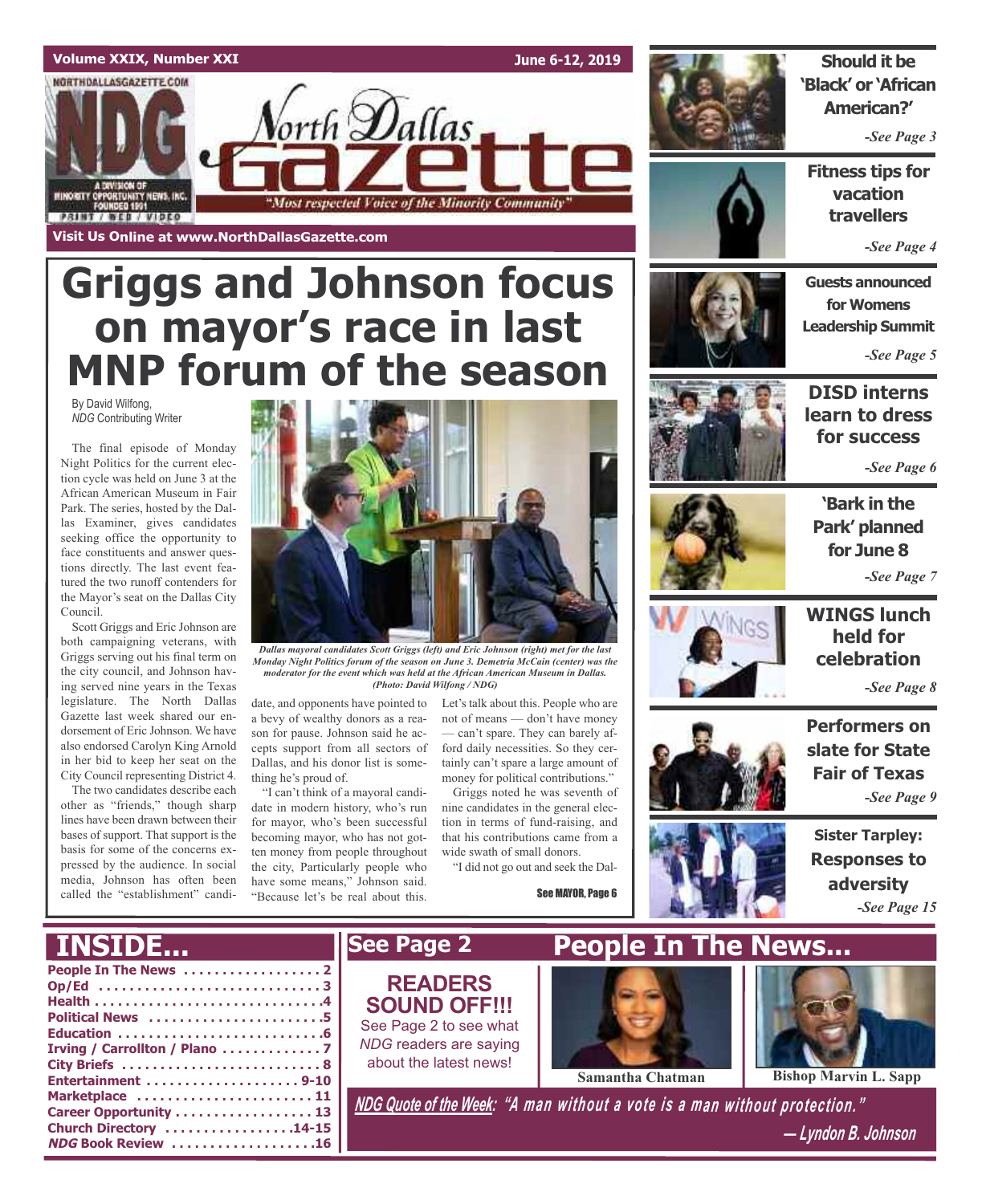### **People in the News www.NorthDallasGazette.com**

# **Samantha Chatman**

City MenCook announced Samantha Chatman, NBC5 and Demond Fernandez, WFAA will join the City Men Cook roster of celebrity hosts at what is fondly nicknamed- the largest Sunday Dinner in North Texas. City Men Cook (CMC) is scheduled for Father's Day, Sunday, June 16 from 3 p.m. to 6 p.m. CST, at Gilley's Dallas, at 1135 S. Lamar St. in Dallas.

City Men Cook is an annual culinary event, deemed as one of the largest Father's Day celebrations in the country. It is been aptly nicknamed as the largest Sunday



Dinner in North Texas.

Samantha Chatman is an Emmy Award-winning Consumer Investigative Reporter for NBC 5 Responds. She joined the team in August 2016 after serving the people of Louisville, Kentucky, and

### southern Indiana as the Business Reporter at WDRB News. Samantha's time in the Bluegrass state afforded her the opportunity to cover major company acquisitions, business openings and economic opportunities for people in the community. She also covered major breaking news events including the University of Louisville Men's Basketball scandal and the death of Louisville native and boxing great MuhammadAli.Award-winning investigative reporter. Samantha is a member of Alpha KappaAlpha Sorority, Incorporated and the National Association of Black Journalists.

"Samantha is a naturally

# **Bishop Marvin L. Sapp**

This week Bishop Marvin L. Sapp announced he is moving to FortWorth to serve as the Senior Pastor of Chosen Vessel Cathedral in Fort Worth. Below is his official statement.

"When MaLinda and I started Lighthouse Full Life Center in 2003, it was with a clear focus on building a strong church that would be a wellspring of spiritual teaching and growth in Grand Rapids – a church firmly rooted in solid bible teaching and firmly focused on serving the Grand Rapids community.

Sixteen years later, I am proud of the presence that Lighthouse has in Grand



Rapids.We have been consistent in our commitment to excellence in ministry and we have been consistent in our service to the community.We also have been good stewards of ourresources: the church is debt free, which facilitates the ability to focus on the most tence – the needs of the people.

As most people know, the personal, professional and spiritual transitions in my life over the past eight years have been tremendous. Through the divine direction of God, I have kept a focus on my family, Lighthouse Full LifeCenter and my work in theCity of Grand Rapids while managing life-altering change. I have been content in doing so, as the Word tells me to be content in all things.

However, in August of 2017, the Lord told me that 2018 was going to be the year for me to begin again. In 2018, I received multiple prophecies about transitionengages individuals and excites a great deal of energy between her and the public, Her iconic and culturally rich background will work well at the event," says Allen

Demond Fernandez joined WFAA-TV, Channel 8 News, in June 2014. Most days, you can catch him covering stories and breaking news across southern Dallas, and occasionally filling in on the weekend anchor desk. Demond's covered a variety of local and national stories from newsrooms in Houston, San Antonio, and Flint,

recognition City Men Cook has given my work and very excited to be a part of the

reminded of what the Lord told me, I began to be more contemplative and prayerful about the many opportunities that I was presented with to

was presented that I know represents the fulfillment of The first Sunday in Septemsight of the church.

culinary celebration of the community," says Fernandez. His broadcasting career began in Lansing, Michigan where Fernandez worked as a general assignment reporter by day and as a student at Thomas Cooley Law School by night. He is a member of Alpha Phi Alpha Fraternity, Incorporated and the National Association of Back Journalists.

"We are excited to have Demond Fernandez, not only is he, my dedicated fraternity brother, being a member of Alpha Phi Alpha Fraternity, Incorporated, CMC also recognized Demond as one of the 2018 recipients of the CMC's Baker's Dozen award for his mentoring and leader-

On September 15th, I will become the Senior Pastor of Chosen Vessel Cathedral in Fort Worth, Texas.

I received the call directly from Bishop Richard Young that he planned to retire this year and wanted me to take over his church.After considerable prayer and counsel, it became clear to me that this request was predestined. Bishop Young was like a brother to my spiritual father, the late Bishop William C. Abney. In fact, Bethel Pentecostal Church, which Bishop Abney led for more than 50 years, was founded by Bishop Young's father. This is why I cherish the opportunity to continue the legacy of the great men of God who have ship with his focus on telling the stories of the southern sector of the city, where a lot of our mentees live," says City Men Cook Founder, Terry Allen.

Other local celebrity guests were announced this week.

"We are also overjoyed to add to our list of celebrity tasters, on-air personality, chef and comedian Nanette Lee as well as on-air personality and chef, KJ Midday," Allen added.

The project is about good food, good time and celebrating local fathers and chefs.

To cook, sponsor or participate in City Men Cook go to www.citymencook.com or call 214-233-6199.

impacted my life. It is something that I know in my heart is meant for me to do.

I will announce my successor at Lighthouse Full Life Center soon. The beauty of God's timing with this transition is that Lighthouse is not going to miss a beat. The ministry birthed by MaLinda and I is firmly established, the pastoral team is comprised of gifted spiritual leaders who will function with continued excellence and care, and the church itself is unburdened by debt.

I am confident Lighthouse Full Life Center will flourish and its legacy will continue, as I move to Fort Worth, Texas to continue the legacy that is left for me."

# **NDG** Readers Sound Of

## *NDG* **Senior Columnist Ed Gray: Decision time for residents in the Dallas mayoral race**

Both mayoral candidates are good and honorable leaders. The difference is who their supporters are. The preponderance of Trinity Toll Road supporters behind Johnson frightens me. I have told him that. He assures me that their support will not change him. If he wins, I hope he is right. Dallas has many needs that were ignored as we built projects like the Trinity Forest Golf Course. We do not need any more of that until after food deserts, streets, and sidewalks everywhere are fixed!!

It is comforting to see that Griggs has hundreds of more donors such as I, only able to give in that \$100 or less category. Griggs has ten times the donors in that category as Johnson. It is much easier to identify with Griggs. He helped us stop the Trinity Toll Road waste, but not before hundreds of millions had been lost on the watch of those supporting Johnson.

These contrasts make my decision easy. I just hope Dallas agrees with me. If Johnson wins, I hope he sticks by his statement to me, and one I have often heard him repeat in public, that he will not allow his supporters to control him.

Both of them have told me they will join with me to make Dallas ISD and our city to be more goal focused and aware of both our future and our roots. Goal focused city populations have less crime and more achievement. The proof is seen every day. Our understaffed police department needs all the help they can get! ---- Bill R Betzen

This city cant afford to have the same people navigate city hall It needs a new

leadership and Scott Griggs will do that. No more waste – no more secret meetings. We need a new kind of mayor. ---- Chanda There is no diff between

an African American or a Caucasian, or any other race for that matter, doing the establishment's bidding. Dallas needs a new kind of Mayor, a people's Mayor, who will focus on the concerns of the Dallasites, and not on grand schemes for their own legacy, or only work for the 1%. #VoteScottGriggs -- Shayan Elahi

**To share your**

**opinion visit NorthDallasGazette.com**



possibly assume church leadership roles in other cities. This year, an opportunity

the prophecies I had received. As such, I am announcing my retirement as Senior Pastor of Lighthouse Full Life Center. ber will bemy final Sunday at Lighthouse. I will remain as Chairman of the Board of Directors at Lighthouse, and will provide spiritual over-

important aspect of its exising from Grand Rapids. I initially rejected them. However, Michigan. "I am honored of the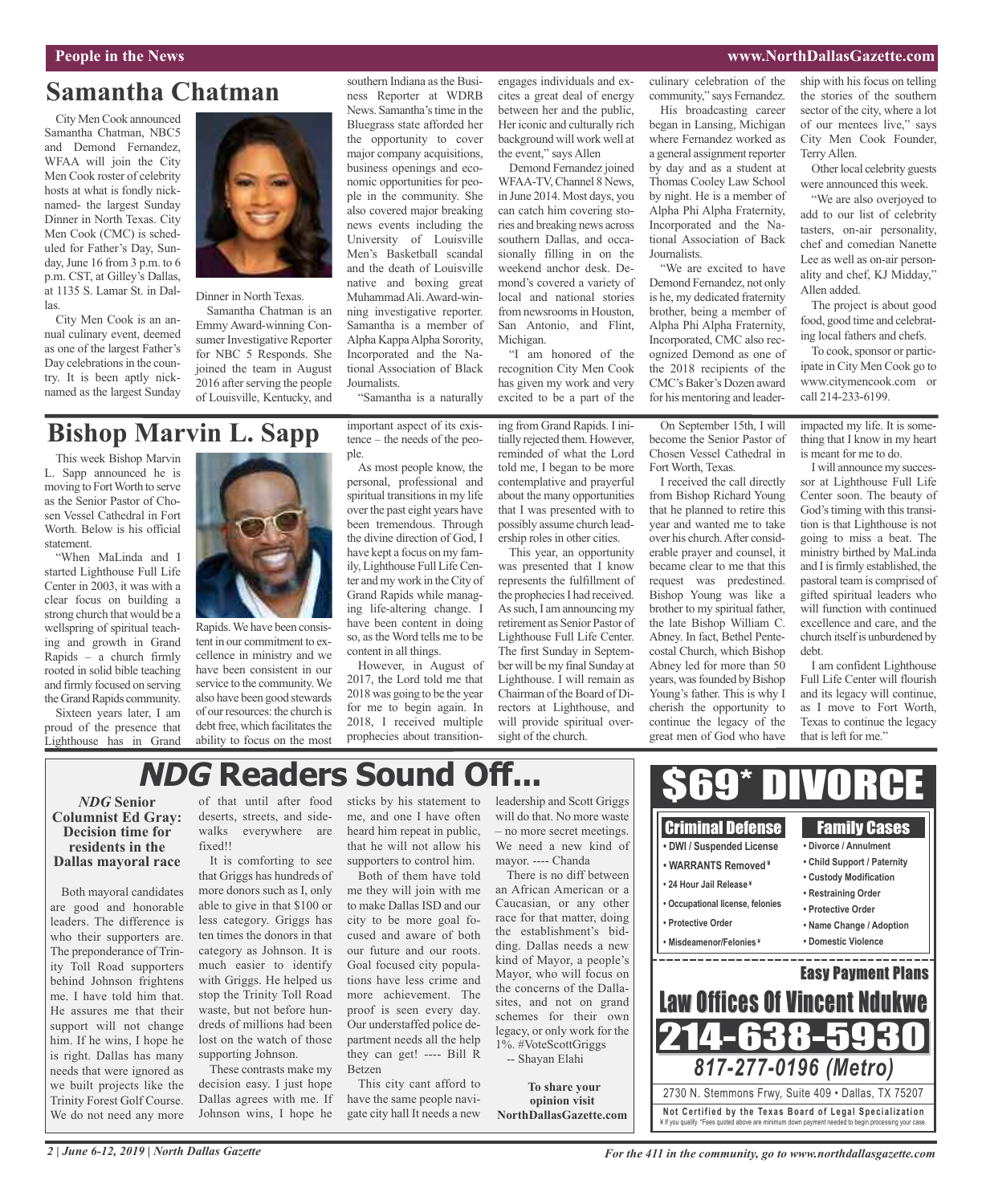## **www.NorthDallasGazette.com Op-Ed**



*"Do what you say you are going to do ... when you say you are going to do it."*

## **Publisher's Office:**

publisher@northdallasgazette.com

**Sales Department:** marketing@northdallasgazette.com 972-509-9049

## **Editorial Department:** editor@northdallasgazette.com

## **Online:**

www.NorthDallasGazette.com www.twitter.com/NDGEditor www.facebook.com/NorthDallasGazette www.pinterest.com/NDallasGazette www.instagram.com/NorthDallasGazette

# STAFF

**Chairman Emeritus** *Jim Bochum 1933 – 2009*

**Published By** *Minority Opportunity News, Inc.*

> **Editor** *Ruth Ferguson*

**Community Marketing** *Nadina Davis*

**Account Executive** *Elle Avery*

> **Production** *David Wilfong*





**Religious/ Marketing Editor** *Shirley Demus Tarpley ("Sister Tarpley")*

*NDG* **Senior Columnist** *Ed Gray*

**Contributing Writers** *Tiffany Gilbert Jackie Hardy Angela Loston Jacquinette Murphy Dwain Price*



*unsolicited material and reserves the right to edit and make appropriate revisions. The North Dallas Gazette, formerly Minority Opportunity News, was founded*

*in July 1991, by Mr.Jim Bochum and Mr.Thurman R. Jones. North Dallas Gazette is a wholly owned subsidairy of Minority Opportunity News, Inc.*

# **'Black' or 'African-American?'** can," Bates said.

By Stacy M. Brown NNPA Correspondent

In a recent televised commentary, Dr. Greg Carr, chair of Howard University's Department of Afro-American Studies kickstarted a stirring conversation that has mostly taken place inside the confines of Black communities around the country. Carr tackled the some-

times-uncomfortable topic of identifying as Black versus African-American.

"Despite the dictionary definitions, there is no term that truly describes people that were taken from Africa and forced into slavery," Carr said during commentary on Washington, D.C.'s WUSA.

NNPA Newswire followed up by reaching out to several individuals of color – Blacks,AfricanAmericans – in an attempt to gain the pulse of just which way many lean.

"Many Africans who live in North America but were born and raised in Africa do not like to be labeled as Black," said Dr. Tapo Chimbganda, the founder of Future Black Female, an or-

ganization that helps create opportunities for Black female youth to participate fully and beneficially in academic, economic and social endeavors.

"Growing up in Africa, where almost everyone is Black makes it difficult for people who grow up in that environment to understand, grasp and identify with Black as a signifier the same way that people born and raised in the West do," Chimbganda said.

"While Africans dealt with colonization and many of the same oppressive practices of white supremacy, they were a majority and once their leaders took over government, for the most part, oppression ceased to be about race and more about tribalism and ethnic rivalry," Chimbganda said.

Harvard and Yale-trained physician, Dr. Hisla Bates, said race is a social construct and shouldn't define anyone. "I don't like to be called

Black or African American because it doesn't define me and is dismissive of my heritage and ethnic makeup. I am from the Caribbean and prefer Caribbean American rather than African Ameri-

"There are so many ways to be 'Black' and so many

mixtures and countries that when we define people by a single color, we miss multiple parts of who they are. That is true for Whites as well," she said.

Dr. Gail L. Thompson, the founder and CEO of Inspirations by Gail LLC, said "Black is a general term that includes anyone of African descent, including indigenous Africans, African Americans, Caribbean Blacks, and immigrants."

"A Black person can live anywhere in the world," she said.

Thompson defined African American as a U.S. citizen of African descent whose ancestors lived in America before and during the era of the Transatlantic Slave Trade.

Further, the term "People of Color" refers to all non-White ethnic/racial groups. It's a very general term, Thompson said.

Hip Hop Activist and author Sean XLG Mitchell, said there's a significant difference between the labels of 'Black,' 'African American,' and 'People of Color.'

"If we use the term Black, we are doing ourselves a disservice. Black only identifies with the color of our skin but it has no cultural connections to who we are as a people," said Mitchell, the author of "How Do We Build A Real Wakanda?"

"As a result of our slave experience, we don't understand the power and purpose of culture and we seem to be naive in how we regard and respect the unifying principles of culture," Mitchell said.

"Other races of people benefit from employing a language, education, religion, names and customs that are centered around their historical experience and we're the only people who fail to do so," he said.

Mitchell said it's important that all of African descent find time to read books like the "Autobiography of Malcolm X,""The Mis-Education of the Negro,""Nile Valley Contributions to Civilization,"and "Chains and Images of Psychological Slavery."

"We would [then] have a better insight and understanding of culture," Mitchell said.

# **Open Letter to Dallas News: 'Special Election Scrum'**

By Ester Davis Guest Contributor

You printed an editorial recommendation for Blair over Arnold in the City Council District 4 runoff. You also referred to Arnold's victory as emerging from the 'special election scrum'. Scrum! What a horrible choice of words!

The obvious conclusion is further that since both candidates are African American women anything would be accepted. Well, it is not and you placed it in the same sen-

> **Mayor City of Dallas Eric Johnson**

tence with the word 'election'. The message here is quite clear. *Dallas News*isjoining other noted print that carries' this tone of illegitimacy' when referring to African America women seeking to exercise power and lead. All capable overly qualified African American women are cited as confrontational, uncertain and unprepared. That is not a novice thought.

Let me clearly inform you nothing could be further from the truth. Arnold did have a two year stay in this office, but what elected official gets anything done in the same period of time. Our political system is not built for any equitable successes in a mere matter of months. Most importantly, Arnold kept her constituency updated during this period of time. The Bottoms Revitalization, the Arthello Beck Park Project and the community's outcry for Code Compliance Services initiatives, to name a few.

Your editorial carried no facts and was insulting. But the other disappointment was that her opponent then mails

**NDG endorses Carolyn King Arnold for the District 4 seat on the Dallas City Council and Eric Johnson in the Mayor's race. Election Day is June 8, with early voting running running from May 28 to June 4.**

out a near word-for-word (verbatim) letter size post card reiterating all the wrongful facts you presented, while failing to recognize that she was also included in the 'special election scrum' lineup. I can assure you the American voter does not want a representative copying messages from any newspaper irregardless of their race and gender.

My vote is for Carolyn King Arnold.

*Ester Davis, District 4 Citizen/Voter andAfricanAmerican Woman.*



**Dallas City Council District 4 Carolyn King Arnold**

For the 411 in the community, go to www.northdallasgazette.com June 6-12, 2019 | North Dallas Gazette | 3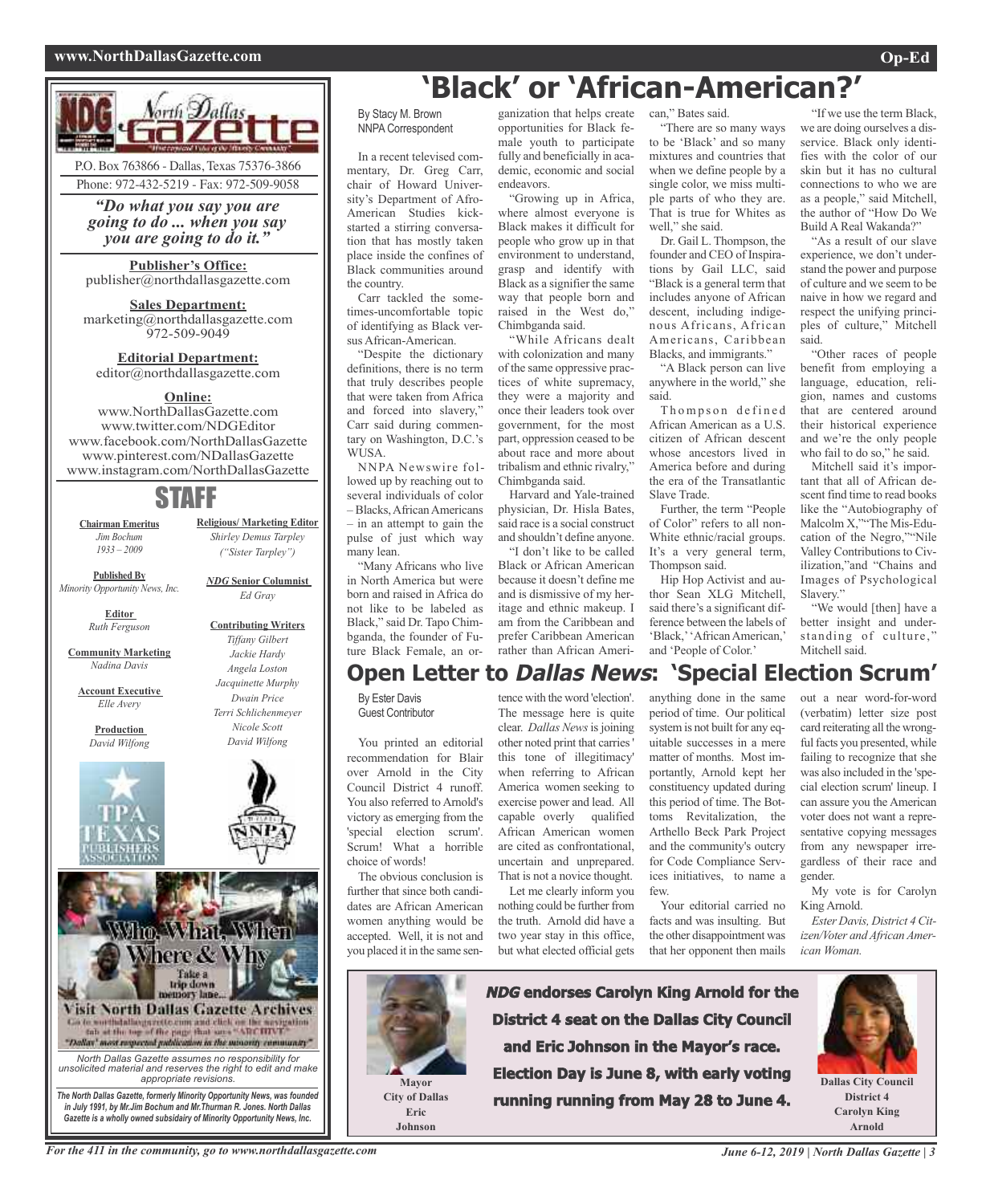**Health www.NorthDallasGazette.com**

# **Seven fitness tips for summer vacation travel**

It's vacation season, and for many, that means visiting far away friends, exploring new places and possibly even crossing some things off the old bucket list.

Unfortunately, traveling often also means lots of sitting, interrupted sleep patterns due to time zone changes, unhealthy eating, and workout routines that are sporadic, if not nonexistent.

According to Carrolton physical therapist Nisha Mathews, however, travel does not have to be synonymous with unhealthy habits and a lack of exercise.

"Vacations are a time to reboot mentally while reconnecting with friends and family, but this doesn't have to happen at the expense of your health," said Mathews,



clinic director of Elevate Physical Therapy and Vista Rehat Partners, a partnership of 20 physical therapy clinics in the Dallas-Fort Worth Metroplex. "With just a little forethought and

planning, you can stay active and healthy throughout your trip, whether it lasts a few days or a few weeks."

**Keeping your fitness route on track while traveling**

So, for the purpose of planning, Mathews offers the following tips for staying fit and healthy while traveling:

Plan Around an Activity: Don't just plan your vacation around a place. Consider making one or a series of activities central to your agenda. For instance, plan to go on some hiking tours, try snorkeling for the first time, or make the vacation a family camping trip.

Keep Moving En Route: Whether you're flying or driving, you're going to likely do a lot of sitting and waiting during the front and

back ends of your trip. So, capitalize on breaks in your trip to go for short walks, do some stretching, or warm the body through some dynamic exercises (i.e., lunges, light jogging, arm/leg swings, etc.)

Explore on Foot/Bike: Once you're at your new destination, resolve to explore the area on foot, either by jogging a new route each morning or taking regular walking tours of the area. Or, see the sites from the seat of a rented bike.

Strength Train Using Body Weight: Even though you're likely to be in an unfamiliar place with little to no gym access, don't let that keep you from strength training. Whether in your hotel room or at a local park, your body weight provides ideal resistance while

doing lunges, dips, pushups, planks, and so on.

Stay Hydrated: When you're out of your element and distracted by new people and places, hydration habits can go awry. Carry a reusable water bottle with you at all times as a reminder to hydrate continually throughout the day, and consume sugary and/or alcoholic drinks in moderation.

Mind Your Diet: A disrupted or inconsistent schedule, coupled with a desire to try the local cuisine, can cause your good eating habits to go out the window. Continue to try new things, but do so with a plan. If you're expecting a big dinner out one night, eat a lighter, healthier meal earlier in the day … and vice versa.

Don't Skimp on Sleep: While you may be tempted to trade sleep for a few more hours of site-seeing and new experiences, it's not a trade worth making. Getting a good night's sleep while on vacation will keep you more alert and active while improving the overall experience of your trip.

"And as you're planning your trip, if you have any movement, discomfort or pain concerns that you feel may keep you from having a fun, relaxing time, visit a physical therapist before heading out," said Mathews. "After a full assessment of the issue, a physical therapist can provide you with some treatment options and travel and/or exercise tips that can help you maximize your vacation's enjoyment."

# **People living with HIV face premature heart disease and barriers to care**

Effective antiretroviral therapy has changed the human immunodeficiency virus (HIV) from a progressive, fatal disease to a chronic, manageable condition associated with higher rates of heart attacks, strokes, heart failure, sudden cardiac deaths, and other diseases compared to people without HIV, according to a new scientific statement from the American Heart Association published in the Association journal Circulation.

People living with HIV are at increased risk of heart and blood vessel diseases because of interactions between traditional risk factors, such as diet, lifestyle and tobacco use, and HIVspecific risk factors, such as a chronically activated immune system and inflammation characteristic of chronic HIV.

Tobacco use, a major risk factor for cardiovascular diseases, is common among people living with HIV. In a nationally representative U.S. sample, 42 percent of people living with HIV



*Human Chest Cavity illustration: Right lung, left lung, heart (Copyright American Heart Association)*

were current smokers. Heavy alcohol use, substance abuse, mood and anxiety disorders, low levels of physical activity and poor cardiorespiratory fitness are also common among people living with HIV and may contribute to elevated risk for diseases of the heart and blood vessels, according to the statement.

"Considerable gaps exist in our knowledge about HIV-associated diseases of the heart and blood vessels, in part because HIV's transition from a fatal disease to a chronic condition is relatively recent, so long-term data on heart disease risks

are limited," said Matthew J. Feinstein, M.D., M.Sc.

In addition, people living with HIV are often stigmatized and face significant barriers to optimal health care, such as education level, where they live, healthcare literacy, disenfranchisement from the healthcare system, cognitive impairment, injection drug use, internalized and anticipated stigma, gait and mobility impairment, frailty, depression and social isolation. There are also disparities in care based on age, race, ethnicity and gender.

Another area of concern

is the aging population of people living with HIV – 75 percent of people living with HIV are over age 45.

"Aging with HIV differs greatly from the aging issues facing the general population," said Jules Levin, M.S., in an accompanying patient perspective.

Levin has been living with HIV for 35 years and is the founder and executive director of the National AIDS Treatment Advocacy Project.

"On average, people living with HIV who are over 60 years old have 3-7 medical conditions, including heart attacks, strokes, heart failure, kidney disease, frailty and bone diseases and many take 12-15 medications daily. As they age, people living with HIV are often alone and disabled, emotionally homebound due to depression, and are socially isolated. In addition, they often suffer from lack of mobility and an impaired ability to perform normal daily functions. We urgently need better awareness and more patient-focused research and care efforts for this vulnerable population," said Levin.

Providing scientifically based recommendations on how to reduce the risk of cardiovascular disease among people living with HIV is also challenging.

To keep people living with HIV healthy, Feinstein emphasizes the importance of a healthy lifestyle that includes smoking cessation, adequate physical activity, eliminating or reducing the amount of alcohol consumed and a healthy diet. In addition, medications such as statin drugs, which lower cholesterol, and other medications that make blood less likely to form clots may be helpful, although more clinical trial data are needed.

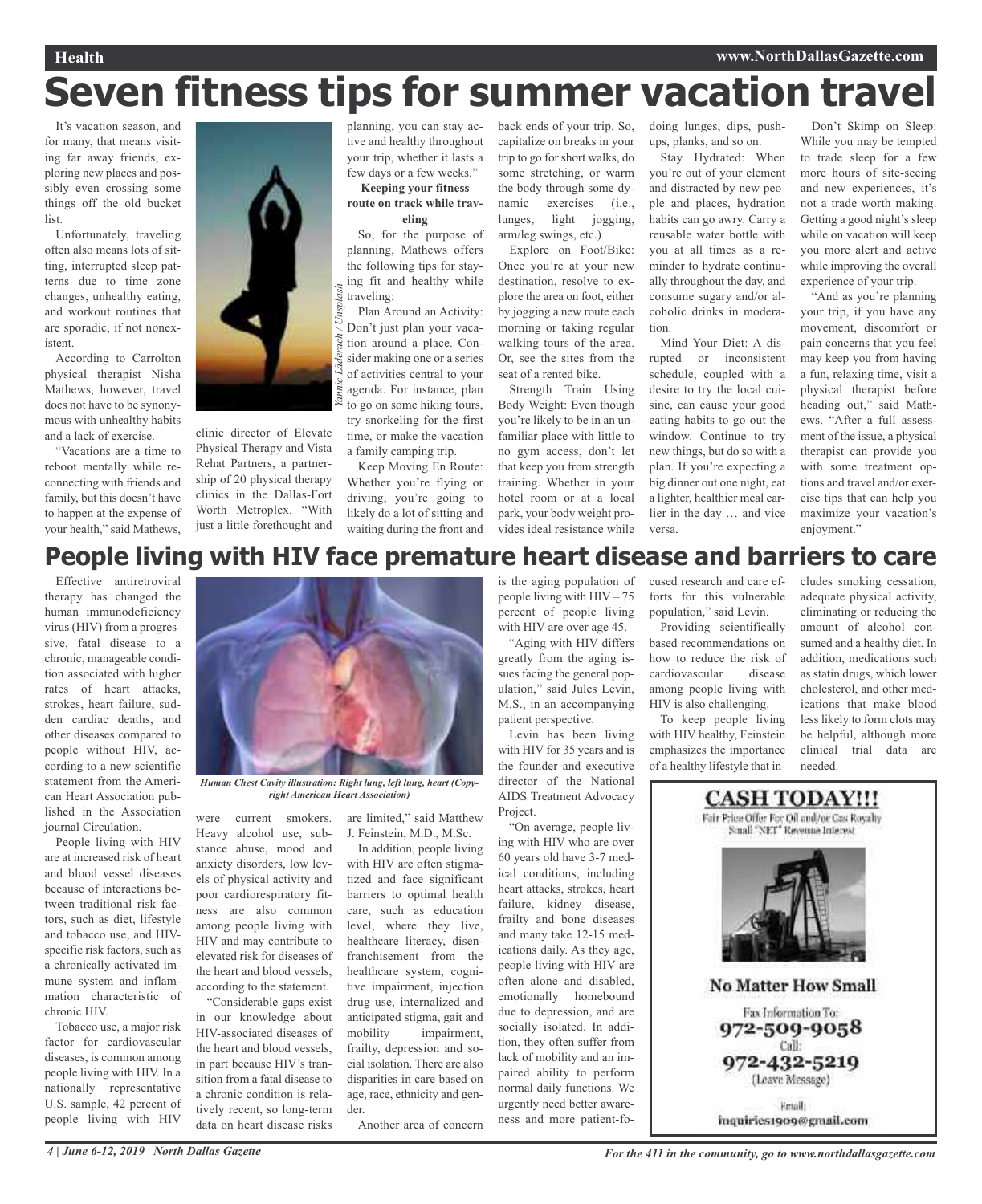## **www.NorthDallasGazette.com**

# **Full slate of guests planned for Women's Leadership Summit**

Texas Health and Human Services Commissioner Dr. Courtney Phillips, Rosilyn Houston, Senior Executive Vice President and ChiefTalent and Culture Executive for BBVA Compass Bank and one of the highest ranking African American women in financial services, and two NASAAstronauts,Joan Higginbotham and Stephanie Wilson lead an influential and impressive list of speakers for The Women's Leadership Summit (WLS), a twoday personal and professional development program sponsored by Toyota and presented by the University of North Texas at Dallas, Friday, June 14th and Saturday, June 15th at the Statler Hilton Hotel downtown.

Navigating the Path to Success is targeted to African American women, with over

*Former State Rep. Helen Giddings will host the upcoming Women's Leadership Summit (Courtesy photo)*

200 people expected to attend. Other speakers include RoyceBrooks, Executive Director ofAnnie's List, Deavra Daughtry, President and CEO of Excellent Care Management and Queen Cora Coleman, International Performer and Entrepreneur.

A cross section of women leaders comprise the Host Committee, chaired by re-

# **Allred votes for bipartisan Dream Act to provide relief to Dreamers and certainty for immigrants seeking asylum**

Washington, D.C. – Congressman Colin Allred (TX-32) has voted in favor of the American Dream and Promise Act of 2019. Allred is an original cosponsor of the measure which passed the House with bipartisan support.

"The Dream and Promise Act is exactly the kind of bipartisan, common-sense legislation we need as part of any effort to fix our broken immigration system," said Allred. "This bill provides young people, many of whom came here through no fault of their own, a pathway to fully contribute to society and live their version of the American dream. Moving forward, we must continue to stand up for our American values and put aside partisan politics so we can work together on comprehensive reform"

In 2017, the Administra-



tion eliminated protections for Dreamers when the DACA program was rescinded. Though federal courts have so far permitted Dreamers to renew their applications, their long-term status remains in limbo. This bill would provide a pathway to citizenship for eligible Dreamers who entered the U.S. under the age of 18 and who were continuously present in the U.S. for four years prior to the date of the bill's enactment. Dreamers would

**Follow Us On** 

*<u>Instagram</u>*<br>@northdallasgazette

be provided conditional permanent resident status and would need to fulfill an education, employment, or military track to adjust to permanent resident status.

In addition, the Dream and Promise Act would secure permanent residency for Temporary Protected Status (TPS) and Deferred Enforced Departure (DED) holders. After 5 years, those permanent residents would be eligible to apply to become citizens.



"The women attending WLS will get thoughts from those who have been there and can share. WLS offers a safe environment to speak our truths and in the process maximize our leadership influence. Sharing thoughts with those who may have similar experiences related to their growth and development is what this Summit is all about," she said. "Our

Host Committee thought of all of the issues that would be important to our attendees and created outstanding interactive sessions," said Giddings. "Recognizing women leaders and their struggle is significant."

A special tribute to Congresswoman Eddie Bernice Johnson and 100-year-old Mary Factory, (our own Hidden Figure), who has been cited by NASA for her work, will take place during the Summit.

"Amost celebrated part of UNT Dallas' vision is community connectedness, and we could not be more pleased than to co-host this second annual esteemed Summit with Helen Giddings and her great Host Committee to illustrate the value of serving key members of our community," says Dr. Monica Williams, President of the UNT Dallas Foundation and Vice President for University Advancement at UNT Dallas. "Their respective impact on the African-American community closely aligns with our vision to be a pathway to social and economic mobility."

**Community**

Registration is limited and currently open at a cost of \$150 per participant. To register, go online to www.wlsummit.org.

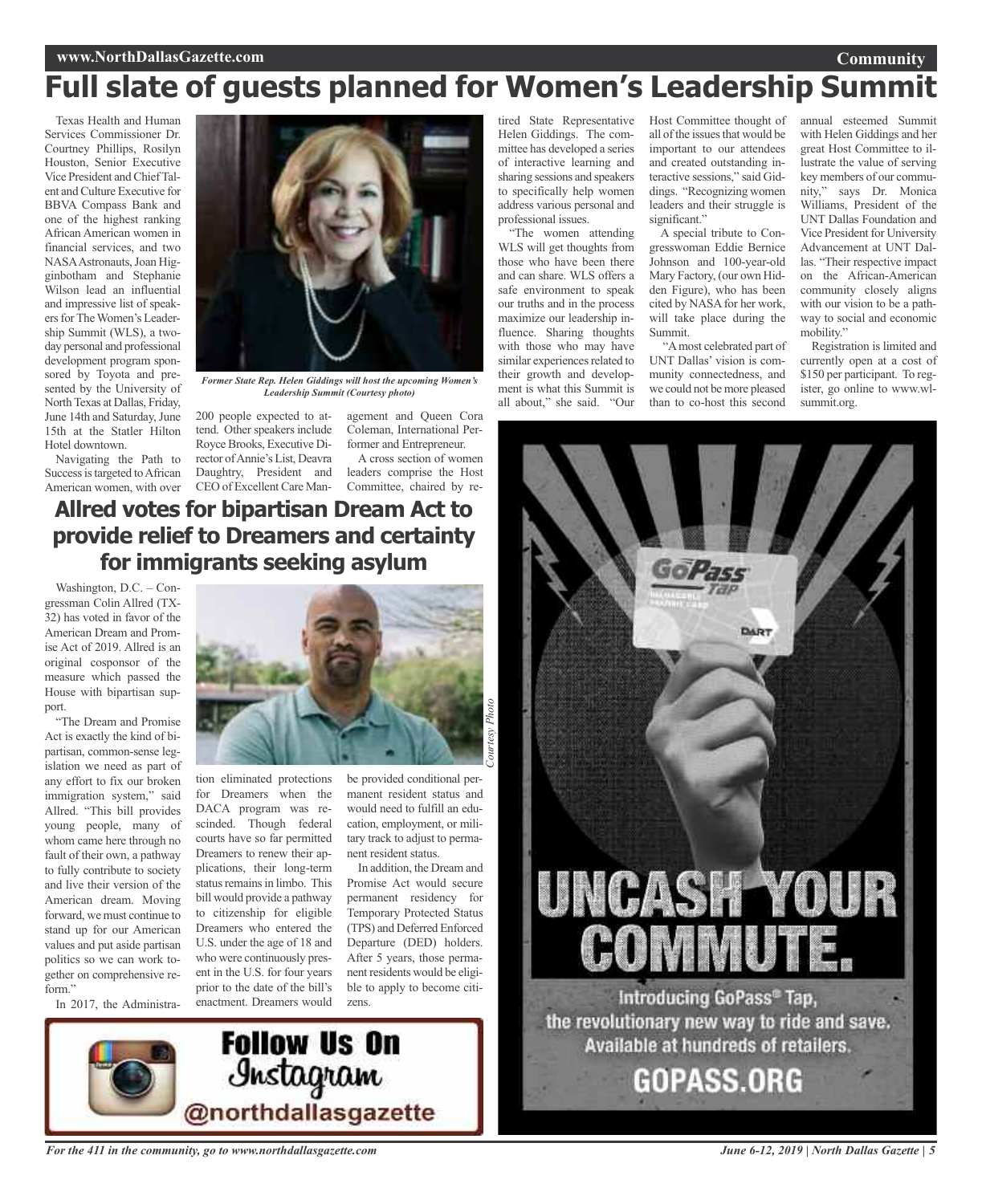# **Career professionals give wardrobe advice to summer interns**

At 17, Da'Shayla Foard is an internship veteran.

The incoming senior at Irma Lerma Rangel Young Women's Leadership School is scheduled to start her second internship with the City of Dallas on Monday. She's among dozens of Dallas ISD students who were selected in the Dallas Mayor's Intern Fellow Program.

Foard was among several interns who gathered at VolunteerNow to buy clothes on Tuesday. Representatives from the hiring companies met with the students to advise them on how to build a professional wardrobe.

"Everyone wears gray and black and white," she said, while holding a pair of maroon slacks. Foard wants to be an attorney and says



*Da'Shayla Foard, (right) 17, Demarre Johnson, 16 (center), Adam Gaddis, 16 (left), all upcoming seniors at Irma Lerma Rangel Young Women's Leadership School, School of Business and Management at Yvonne A. Ewell Townview, Emmett J. Conrad High School (respectively) shop at VolunteerNow for business clothes for their upcoming internships. (Photo: Dallas ISD)*

ment."

she'll gain valuable experience working at the Dallas City Manager's office this summer.

"I want the color to pop out, not too much but just the 12th year that the mayor's office organizes this program. "I decided to reapply because I wanted to get more into policy and also dealing with the public because I'm very community oriented,"

Foard said. "At Irma Rangel, I take mock-trial, I take debate. I'm also taking AP classes that give me college credit, and some of them are aiming towards my future goals".

Like Foard, Adam Gaddis is also an intern who is taking classes that count for college. The 16-year-old is a rising senior at Emmett J.

Through a collaboration with the Dallas Mayor's office, 400 students have been hired by D-FW businesses to work as interns from June 10 through August 2. This is Conrad High School. He's currently working towards earning an associate degree with a specialization in software programming.<br>"At Conrad

Conrad (High School), we get our associate degree when we graduate from high school," Gaddis said.

"I knew about the program last year but I was taking extra college courses in the summer and decided that this year I would definitely do it," he added. "The person who told me about it was my counselor Ms. Gilb. She reminds us every year about a lot of different opportunities and the Mayors Internship is one that they talk about a lot and want us to keep going for."

The high school senior is planning on going to Texas

Tech getting a Bachelor's in computer science after graduating in 2020. He will be working as an accounting intern for Scout Energy Partners this summer.

Gaddis bought a plaid button-up shirt and a light brown pull-over sweater for his first day of work. Foard picked a pair of maroon, a pair of gray slacks and a dress with a flower pattern.

"You are yourself's best advocate, so you should go out and do what makes you happy and that can better impact your environment," Foard said. "It's OK to be nervous on the first day. It's OK to be nervous when you first send that job application in. But as long as you work hard and you believe in yourself, you will go very far."

# **Chevrolet and NNPA's Discover the Unexpected Fellowship enters its fourth year**

By Stacy M. Brown NNPA Correspondent

Since 2016, General Motors Chevrolet brand and the National Newspaper Publishers Association (NNPA) have partnered to provide deserving HBCU students with the exciting opportunity to "Discover the Unexpected" about themselves and their communities via a journalism fellowship program.

The Discover the Unexpected Journalism Fellowship (DTU), now entering its fourth consecutive year, provides six HBCU students with scholarships (\$10,000

each), stipends (\$5,000 each), an eight-week fellowship with two of the nation's leading Black news publications, and the "road trip of a lifetime" in the all-new 2019 Chevrolet Blazer.

Each year, a selection of four NNPA Publishers provide the fellows with the opportunity to gain real-world journalism experience during the eight-week Fellowship Program.

Recently, host NNPA publishers, along with NNPA president and CEO, Dr. Benjamin F. Chavis, Jr., reflected on the success of the program from 2016 to 2018. "The issues of diversity and inclusion are of paramount concern for corporate America. The NNPA has a productive relationship with General Motors specifically focused on providing scholarships and opportunities to the emerging generation of African American journalists and publishers," said Chavis. "Discover the Unexpected has been an excellent model for highlighting the importance of freedom of the press and academic excellence.".

enough," she added. "This is a job you want to enjoy. You want to look cute, but at the same time being very respectful to your environ-

NNPA Chairman and Chicago and Gary Crusader Publisher Dorothy R. Leavell, whose Crusader Newspaper Group will be one of the 2019 host publishers, stressed the importance of the partnership and the resulting opportunities provided to the aspiring Black journalists attending the nation's HBCU's.

"This experience, I believe, has given those students a leg up on pursuing a career in journalism and it's my personal hope that they will lend their journalistic talents to the Black Press by returning to one of our member newspapers," Leavell said.

The Washington Informer, The New Journal and Guide in Norfolk, Va., The Carolinian in Raleigh, N.C., The New York Amsterdam News, the Chicago Defender, The Michigan Chronicle and The Atlanta Voice are among the NNPA member newspapers that have worked with DTU Fellows. They will be joined this year by The Chicago Crusader and Houston Forward Times.

"The staff of The Washington Informer and I are pleased to work with students from participating HBCU's who come readily prepared to share 21st century knowledge and tech skills that enhance the reporting and story-telling experiences we offer with the

Black Press, including vehicles that make it even more possible to Discover the Unexpected," said Washington Informer Publisher Denise Rolark Barnes.

"General Motors believes as we do — as Black newspaper publishers — that the Black Press is important, relevant and significant to telling the story and speaking truth to power on behalf of African Americans. As a member of NNPA, I also believe it is our duty to pass the baton, as it was passed to us, to the next generation of media professionals and owners whose responsibility

## See NNPA, Page 15

# **MAYOR,** continued from Page <sup>1</sup>

las Citizens Council support," Griggs said. "They did not come to me. I did not have a meeting at their office. Because for too long in the City of Dallas we've had the status quo and the power brokers running this city. And we go see fancy project after fancy project, and what's the expense? We don't take care of our streets. We don't have the Rec centers we deserve. We don't have the hours at the

Rec center we deserve. We don't have the library system we deserve. Our neighborhoods get neglected at the expense of the big, fancy projects and the agenda of the power brokers."

Gentrification is a key issue for residents of South Dallas who have seen the construction cranes moving ever closer over time. While Griggs' district has seen an economic revitalization which is the envy of many other districts, Johnson points to a distinct demographic shift and rising home values as a reason for concern.

"If anyone who represents North Oak Cliff and tells you they will be the champion against gentrification, you better think twice," Johnson said.

Griggs admitted there were lessons learned in "over-zoning" the Bishop Arts District, and pointed to improvements made in the Jefferson Ave. area to protect the existing neighborhoods. He also received praise from the audience for his efforts to end the proliferation of cement plants in South Dallas, and "discriminatory zoning" practices which led to issues such as Shingle Mountain.

Griggs also received a large round of applause when he recalled voting against the Special Use Permits for the creation of charter schools, working against what he called, "the

charterization of DISD." Another question which has made its way through the constituency is whether or not Johnson was seeking the mayor's position as a stepping stone to running for the U.S. Congress. Johnson replied that he had no intention of running for that position, "win or lose."

Griggs said in his response he has no intention of seeking any federal office. Johnson noted the fact Griggs used the word "federal" as a qualifier and said

there are also rumors that Griggs is planning to run for Rep. Rafael Anchia's seat in the Texas House of Representatives.

"So ask him directly, the question whether or not he will run for state representative, because I've already told you … I'm not running for Congress," Johnson said. "Is he running for state representative?"

Election day is June 8 in the runoff races for city council. Polls are open from 7 a.m. to 7 p.m.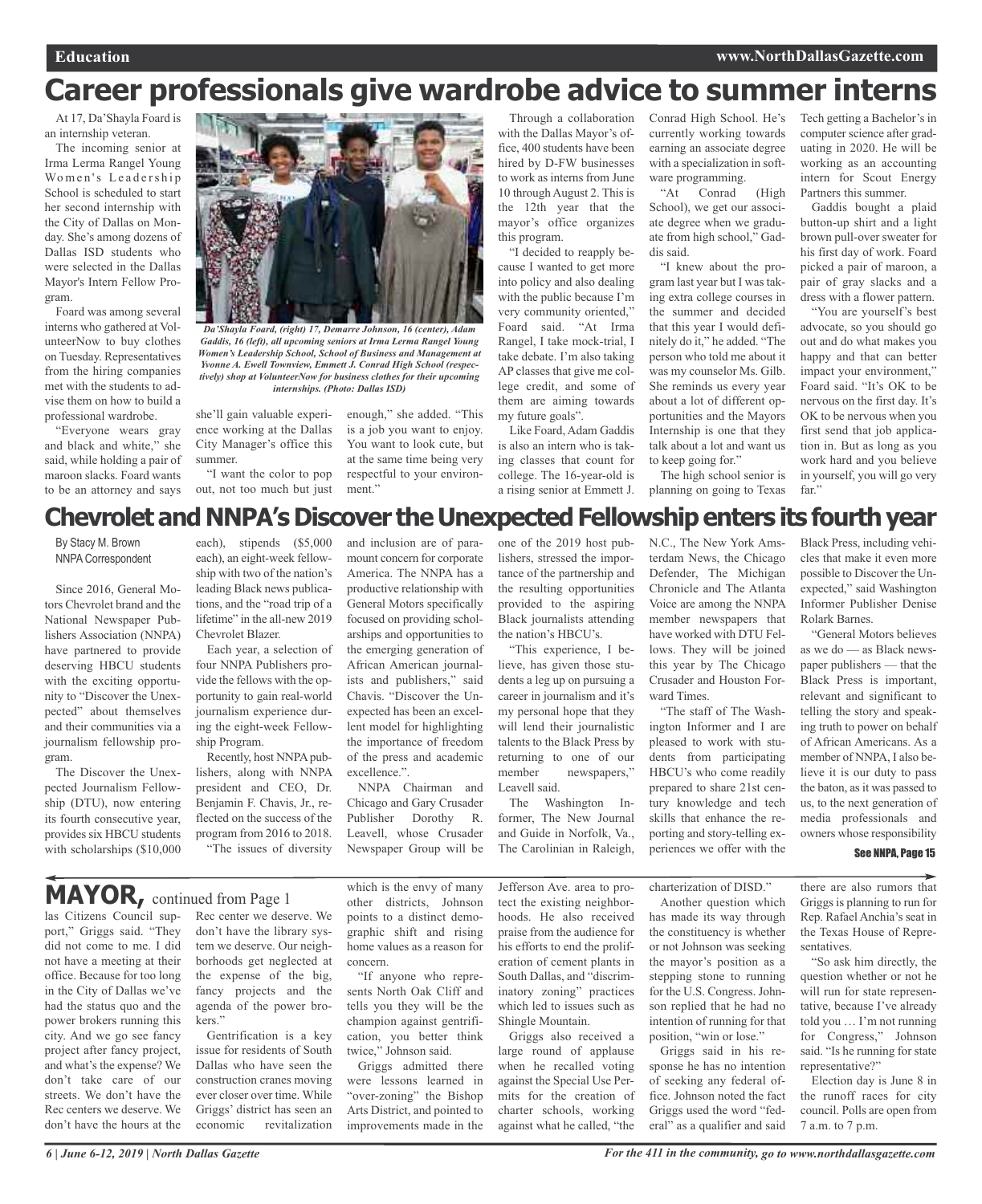# **City of Plano hosting 2nd annual Bark in the Park on June 8**

The City of Plano's Parks and Recreation, Environmental Health, and Animal Services departments are teaming up again to treat man's best friend (and their owners) to a morning of treats, beats, prizes and more at this year's Bark in the Park event on Saturday, June 8.

Sponsored by Pet Suites and Pizza Hut, this free event is held in conjunction with National Get Outdoors Day and will take place from 8-10:30 a.m. at the Dog Park at Jack Carter



"The most responsible thing pet owners can do for

Park.

the community and envi-

ronment is to pick up what their pets leave behind,"

Chief Park Planner Renee Jordan said. "While June 8 is a special day for parks and recreation, we encourage all Plano residents to experience the benefits of their local parks year round."

The first 300 visitors will receive a commemorative tote bag, and free donuts will be available compliments of Shipley Donuts. Pizza Hut will be on site offering slices of pizza for sale as well. *Stainless Images / Unsplash*

This purpose of this fun and educational family event is also to raise awareness when it comes to keeping Plano's dog parks clean and safe.

With two new dog parks slated to open later this year (one at the new Windhaven Meadows Park and the other at Bob Woodruff Park South), one of Plano Parks and Recreation's top priorities is to encourage park stewardship, especially when it comes to sharing these areas with their fourlegged friends.

Before you go, please

take a moment to review the doggie do's and don'ts on the dog park webpage. You can also make a difference in preventing stormwater pollution by taking the North Central Texas Council of Government's DOO the Right Thing pledge and learning the facts about pet waste and proper disposal.

The Dog Park at Jack Carter Park is located at 2215 Pleasant Valley Drive. Overflow parking will be at Jack Carter Pool (follow the signs).

# **Fluor, Balfour Beatty team up for \$1.7B project along I-635 LBJ East**

The Texas Department of Transportation has awarded a joint venture between Fluor Corp. (NYSE: FLR) and Balfour Beatty Infrastructure Inc. the design and construction of the I-635 LBJ East Project in Dallas.

The project is expected to improve capacity, operational efficiency and safety around

north and east Dallas from east of U.S. Highway 75 to I-30 along a portion of the I-635 loop. The key commuter corridor carries more than 200,000 vehicles each day, according to a news release from Irving-based Fluor.

Substantial completion for the project is anticipated in the second half of 2024.

The work for the project includes widening and full reconstruction of about 11 miles of I-635 at the LBJ Freeway, in addition to creating a new general purpose lane in each direction and rebuilding the existing managed lane. Significant reconstruction and improvements to the I-30 interchange and a

section of I-30 from west of Gus Thomasson Road to east of N. Galloway Avenue are also part of the scope of the project.

Continuous frontage roads and intersection improvements for the frontage roads and cross streets to improve efficiency is also within the scope of the project. The joint

venture also plans to design and construct a signature bridge at the intersection of Skillman Street and Audelia Road.

The joint venture between Fluor and Balfour Beatty will provide about 500 jobs for craft workers at the peak of construction.

The contract holds an op-

tion for capital maintenance services following the construction of the project.

The two companies have collaborated in the past. For instance, TxDOT awarded the joint venture the \$625 million roadway reconstruction and improvement project along 35E and U.S. 67 at the southern gateway of Dallas.

# **City of Plano announces end of red light camera program**

The City of Plano operated a traffic safety program that used red light cameras as a method of enforcement and deterrence since 2006. On June 2, 2019, Governor Abbott signed House Bill 1631 which immediately prohibited the use of a traffic signal enforcement system, but allows cities to continue with their current contracts. We respect the decision of our elected officials and immediately started the process to suspend our red light camera program to comply with the law. The Plano Police Department's contract with the vendor provides the ability to terminate the contract based on a change in the law. We are exercising our right to terminate the contract and working out the details with the vendor. As of May 31, 2019, there will be no further notices issued related to the red light camera program.

A nationwide study of fatal crashes at traffic sig-

nals in 1999 and 2000 estimated that 20% of the drivers involved failed to obey the signals. In 2005, more than 800 people were killed and an estimated 165,000 were injured in crashes that involved red light running. About half of the deaths in red light running crashes are pedestrians and occupants in other vehicles who are hit by the red light runners.

In addition, a recent Federal Highway Administration study identified Texas as one of the worst states for red-light running. The financial costs of these accidents in Texas have been estimated at between \$1.4 billion and \$3 billion annually

in medical, insurance, and related expenses. Red-light accidents often are among the worst because they generally involve vehicles crashing directly into the driver or passenger side of another car at high speeds.

Prior to the Red Light Camera Program, the City of Plano averaged nearly 17 traffic crashes per day, more than eight traffic injuries per day, and a traffic fatality about every 23 days. In cities across Texas, statistically, the most probable way to be killed or injured is in a traffic crash. We owe it to our citizens to do everything possible to reduce the frequency of these

Light Camera Enforcement Plano by reducing the num-juries and deaths.

tragedies. The purpose of Program is to increase traf-Plano's Automated Red fic safety in the City of crashes, and resulting in-

ber of red light violations,



For the 411 in the community, go to www.northdallasgazette.com June 6-12, 2019 | North Dallas Gazette | 7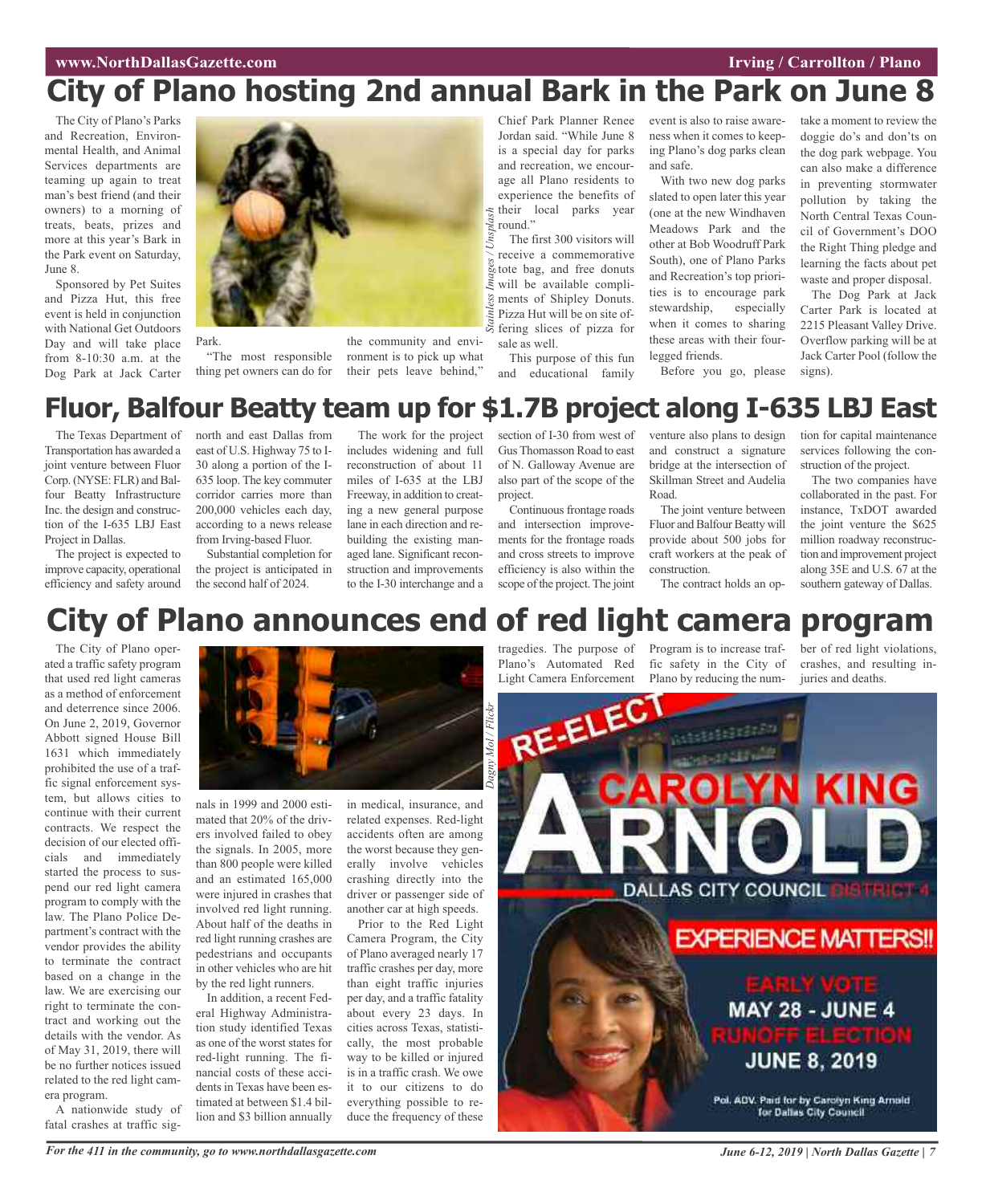# **City Briefs**

### **Carrollton**

The City of Carrollton has expanded four of its five **Neighborhood Empowerment Zones** to include 1,041 additional homes. All construction fees for commercial and residential properties located in these empowerment zones are waived, including building permit fees, impact fees, platting fees, and project permit fees.

Additionally, properties located within these zones are eligible for grants

through the City's Neighborhood IMProvement in ACTion (IMPACT) initiative, which includes the Single Family Rehabilitation Incentive, Single Family Demolition/Rebuild Incentive, and Minor Home Repair Program.

For more information about the City's Neighborhood Empowerment Zones and grant programs, or to find out if your property is eligible, visit cityofcarrollton.com/IMPACTor call 972-466-4299.

### **Dallas**

The **South Dallas Concert Choir** invites the public to their season finale concert with special guest New Arts Six. The event will feature music, spoken word, and theatrical presentations. The concert is free and open to the public on Sunday, June 9 at 4 p.m. at St. Luke "Community"

United Methodist Church 5710 East R. L. Thornton

Freeway Dallas, Texas 75223

Dallas County Health and

Human Services (DCHHS) laboratory confirmed mosquito samples have tested positive for West Nile virus. The mosquito traps were collected from the 75154 zip code of Glenn Heights.

## **Garland**

**Check Out My Garland for City Services** - Are you looking for the nearest City park or trying to find your trash or recycling day? Garland has an online tool for that. Click on the My Garland icon, available on the

## **www.NorthDallasGazette.com**

lice Officer

- The nearest fire station
- The nearest City park and recreation center
- Nearby crime reports

• Nearby street conditions (you must select "on" under "Streets Condition" to add street rating to the detail man)

When you click on the specified locations, a Google map opens to help you get directions. Visit GarlandTX.gov and click

See BRIEFS, Page 16

# **WiNGS Mentors & Allies Awards Luncheon celebrates contributions to empowering women**

WiNGS, a Dallas nonprofit that empowers women, fights poverty and impacts generations, hosted more than 500 guests at its Mentors & Allies Awards Luncheon,Thursday, May 16, at the Omni Dallas Hotel. The annual event honorsindividuals and corporations for their commitment to lifting up women. This year's luncheon also featured a panel of local and national experts who discussed solutions to poverty and ways to make Dallas an opportunity city for all.

A testimonial from WiNGS graduate Hope Oriabure Hunter underscored how investing in women has positive effects, not just for individual women, but for their families and communities. After participating in WiNGS' Finance & Career andWomen's Enterprise programs, Hunter achieved financial stability and started her own successful business, Black Tie Babysitting.

Jennifer Ware, CEO of WINGS, presented the 2019 Mentors & Allies Awards to:

• Corporate Woman of the Year: Cynt Marshall, CEO, Dallas Mavericks

• Woman Entrepreneur of the Year: Mahisha Dellinger, CEO/Founder, CURLS & TV Host, The Oprah Winfrey Network, and Sabrina Harrison, Owner & Interior Designer of MINT Dentistry and Founder of Equipped by Faith

• Corporation of the Year:



*how investing in women impacts their family and community. (Courtesy photo by Kauwuane Burton )*

Aimbridge Hospitality • Ebby Halliday Volunteer

of the Year: Dr. Rochelle Webb, CEO, 3W Consulting Group

This year's event raised more than \$233,000 for WiNGS and its Nurse-Family Partnership, Finance & Career and Women's Enterprise programs. NBC 5 Anchor and Reporter Katy Blakey returned as emcee for the third year. Tiffaney Dale Hunter served as the Luncheon Chair and Michelle Hudson served as Underwriting Chair. The event's Honorary Chairs were Hilda Galvan, Liz Minyard, and Anne Motsenbocker.

A highlight of the event was a panel discussion on the economic divide in Dallas and strategies to make Dallas an opportunity city for all. KERA's Courtney Collins, a lead reporter in the awardwinning "One Crisis Away" series, served as the moderator for the discussion featur-

ing panelists Andrea Levere of Prosperity Now, Alfreda Norman of the Federal Reserve Bank of Dallas and Prashanthi Ravanavarapuof PayPal.

Levere stated that the wealth divide between white and minority households in our nation is "unconscionable" and two-thirds of the households in communities of color do not have three months of recommended reserves and could easily slip into poverty in case of a job loss.

Norman noted that despite the strong economy and low unemployment, now is the time for Dallas to address poverty. She said, "We are at a moment in time in our nation when we have to figure out if we are going to share this great prosperity and grow the pie."

Ravanavarapu shared that she guides her team at Pay-Pal to show empathy instead of sympathy with their cus-

tomers, and that "we need to think like an ecosystem."

WiNGS CEO Jennifer Ware summarized the effect of poverty on women saying, "Poverty is defined as 'the state of being extremely poor, but the reality of poverty is much more. It is a cycle, often generational, that impacts a woman's confidence, optimism, and belief in herself to move beyond the life she leads today."

City's home page. Enter a Garland address in the box to find out about a wide range of City resources,

GARLAND

• Your City Council Dis-

• Your Neighborhood Po-

such as:

trict

Guests in attendance included: Michele Bobadilla, Yolanda Brown, Annika Cail, Randall Graham,

Veronica Torres Hazley, Terri Hudson, Danyel Surrency Jones, Jamelia Lehn, Velena McCrae, Lynn McBee, DeDe McGuire, Regina Montoya, Starlette Johnson, Deya Smith Taylor, Emily Touchstone, and Jamie Williams.



*For the 411 in the community, go to www.northdallasgazette.com*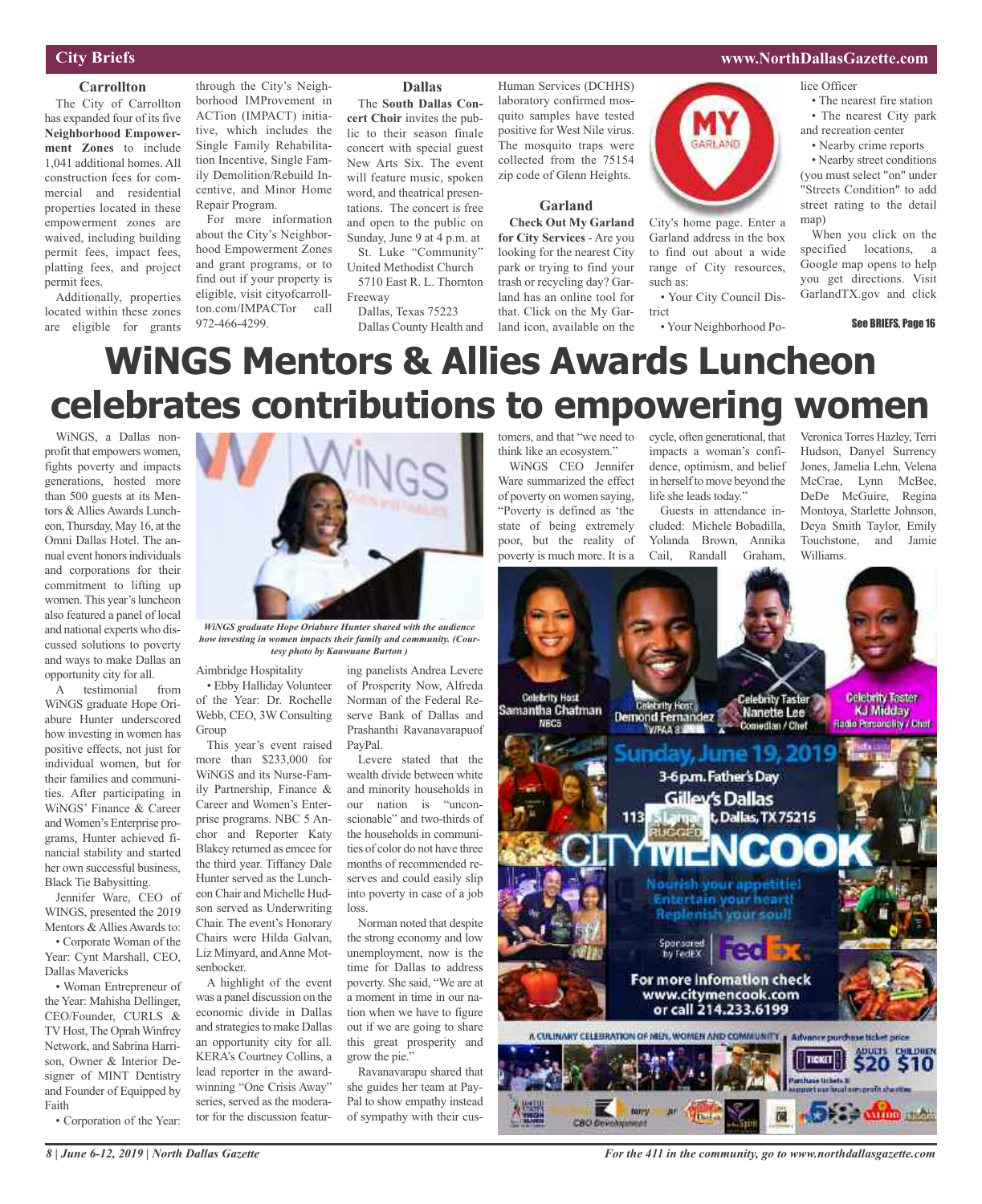# **Headline performers announced for the State Fair of Texas**

The State Fair of Texas has announced its confirmed list of 2019 free headlining concerts on the Chevrolet Main Stage. Featuring a wide variety of musical acts across all genres, the Chevrolet Main Stage hosts the Fair's lineup of nationally recognized headliners, in addition to the many venues throughout the fairgrounds that offer 24 days of free concerts, included with State Fair admission. Just a few of the special guests are spotlighted below.

Taking the stage on Saturday, Sept. 28 at 8:30 p.m. is CAMEO, the soul-influenced funk group that has been keeping it "funky" for more than 40 years. Founded and produced by



*CAMEO is scheduled to perform at the 2019 State Fair as a part of the free headlining concerts on the Chevrolet Main Stage. [Courtesy Image]*

singer Larry Blackmon, CAMEO's 17 albums have made multiple appearances on the charts, including the Billboard Top Ten and Black Music charts, along with a Grammy nomination

**Earth science meets Hip Hop In DCT's**

**Diary of <sup>a</sup> Worm, <sup>a</sup> Spider & <sup>a</sup> Fly**

the group's current lead for their break-through album "Word Up."

Opening Weekend concludes on Sunday, Sept. 29 at 5:30 p.m., with a performance by the chart-topping Latin band, La group's signature sound mixes modern and contemporary elements rooted in the northern music style of "Chihuahua," which highlights the saxophone and accordion.

Gospel Night on the Chevrolet Main Stage welcomes Grammy award-winning gospel singer Tye Tribbet to close out the second weekend on Sunday, Oct. 6 at 5:30 pm. With one of the most relevant voices of this generation, his sound creates a dynamic new caliber of music that can not be classified by as one genre. Tribbet is often heralded as the "Elvis of Gospel," as his work has earned two Grammy awards for "Best Gospel Song" and "Best Gospel Album," along with

one Soul Train award for "Best Gospel/Inspirational Performance."

Saddling up to take the stage after the Red River Showdown game on Saturday, October 12 at 8:30 p.m. are country legends Big & Rich featuring Cowboy Troy. A band, a brand, a bond and a brotherhood: Big Kenny Alphin and John  $Rich - Big & Rich - have$ blazed an indelible mark on modern country music, not simply by breaking the rules, but by setting them on fire. Big & Rich have captivated a multi-generational community of listeners with their sterling songcraft and recorded performances. The final act in the

"Flashback Friday" series and the first of Closing

weekend, Shining Star will bring an earth-shattering tribute to Earth, Wind, & Fire on Friday, Oct. 18 at 8:30 p.m. The band consists of eleven highly-talented vocalists and musicians, who harmoniously join together to present their music. This amazing recreation show is based on the 1970's thru 1980's the peak time of Earth, Wind & Fire's magical career. The tribute playlist has also been hailed as the definitive collection of their chart-topping hits. Fans will leave this musical and visual extravaganza feeling as though they have been entertained by one of the most well-known R&B pop bands ever, Earth, Wind, & Fire.

# Maquinaria Norteña. The

The coolest ever rock-nroll romp through a bug's world commands center stage in DIARY OF A WORM, A SPIDER & A FLY, a hip-hoppin' musical that promotes eco-consciousness, earth science, and tolerance of others. In this show full of facts about caring for Earth's inhabitants above and below ground, all who attend will leave the theater with a better understanding of why it's important to respect even the smallest individual's contribution. DIARY OF A WORM, A SPIDER & A FLY returns from a whirlwind national tour to run at Dallas Children's Theater from June 14 – July 7.

Worm, Spider, and Fly, the popular characters from Doreen Cronin's bestselling books, are not so unusual. Worm eats his homework and has no legs. Fly has 327 siblings and wants to be a superhero. And Spider can't wait to grow up and molt. When Fly's Aunt Rita needs help getting out of a tight spot, the squad must combine

**Enter to Win!**

**Ticket Giveaway**



their talents and work as a team on the rescue mission of a lifetime. While there's no pop quiz, humans might just learn that a bug's life isn't that different from their own.

"Dallas audiences will love the show for the same reasons that audiences loved it all across the country. It includes everything that kids, parents and teachers love in the three books: Diary Of A Worm, Diary Of A Spider, and Diary Of A Fly. Joan Cushing has perfectly adapted the three stories into a musical celebration of the outside world and the importance of some of its smallest

Fiorello, National Tour Director. "All of the fun facts about insects, worms and earth science are there. And all of the engaging characters from the books jump off the page and come to life onstage, sharing their hopes and dreams with the audience. The opening rap number is entitled 'A Lot Like You,' which immediately connects us all to the lives and stories of these unexpectedly lovable creatures. After that, the audience is eager to go along for the ride."

See DCT, Page 10



*NDG Entertainment Ticket Giveaway!!! Visit us on Facebook to win tickets to the the hottest events in Dallas/Fort Worth!!!!*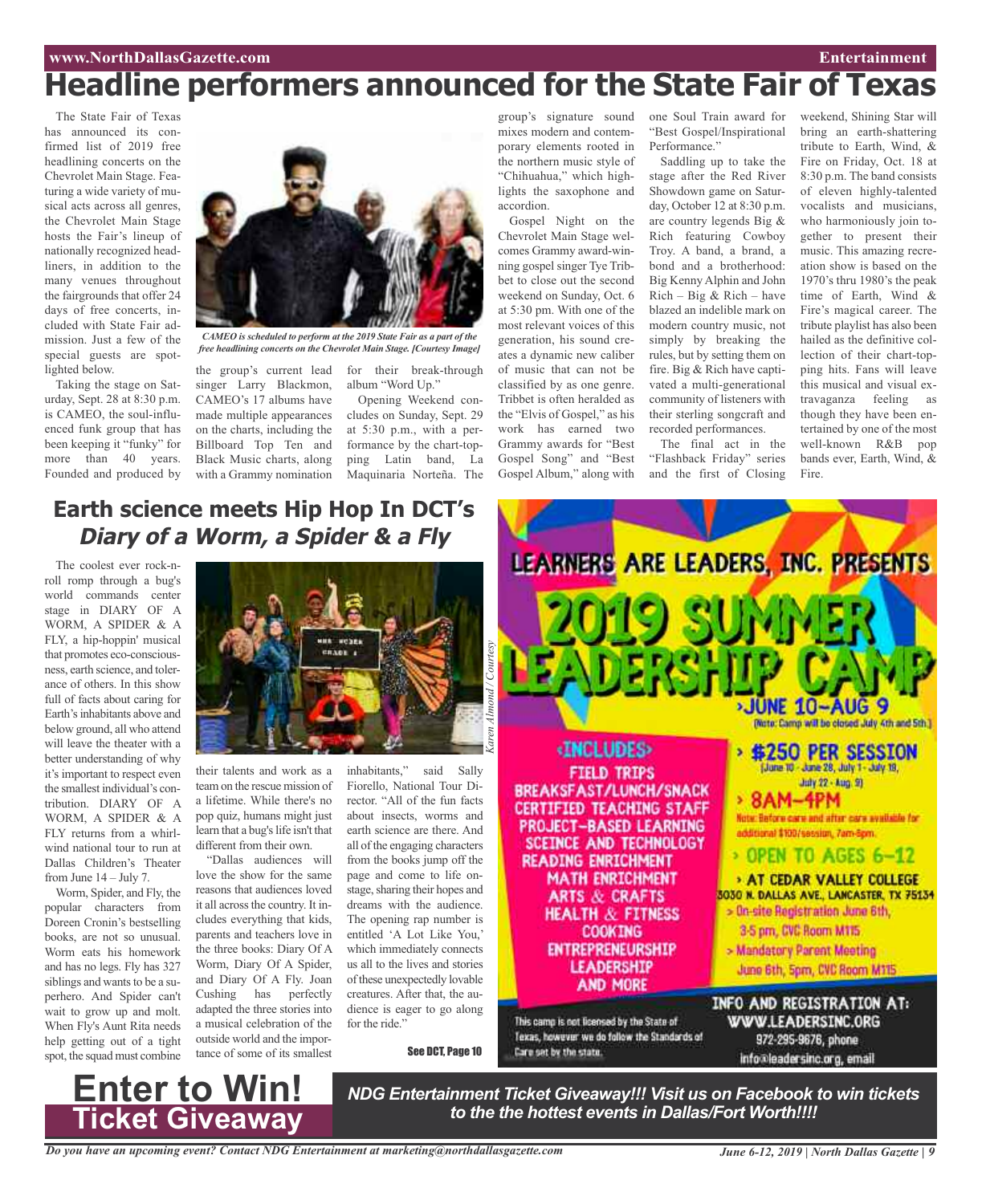# **NDG Entertainment: OC film fest, art, theater and upcoming concerts in DFW**

#### **Addison**

WaterTower Theatre (WTT) selected as it's "Pay It Forward with Pay-What-You-Can" partner for the June 9 show of *The Ballad of Little Jo* is Dallas Resource Center's Youth First. Youth First is one of the only LGBTQ-focused programs in North Texas that addresses the challenges LGBTQ teens face at home, school and in the community. Youth First serves LGBTQ and Allied youth, ages 12-18 and equips them with the tools and resources they need to live an authentic life through year-round, free programming that decreases high-risk behaviors, reduces social isolation, and increases self-esteem. The play is on stage at WTT June 7-30, tickets and info at watertowertheatre.org.

### **Arlington**

The Levitt welcomes **Jenny & the Mexicats** at 8

p.m. on June 16. This quartet got their start playing on the streets and in venues throughout Spain, performing an international fusion of sound that mixes jazz rhythms, rockabilly, folk, flamenco, reggae, Veracruz, country and cumbia. Their first album went gold with a combination of songs in English and Spanish. Levitt Pavilion Arlington's Summer Concert Season runs through July 21 with concerts on Friday, Saturday and Sunday. A complete summer concert and Family Movie Night schedule is on their website, levittpavilionarlington.org, and on their free mobile app, Levitt Arlington.

## **Dallas**

The **Oak Cliff Film Festival** is June 6-9 and will be held at several locations throughout the weekend. One film recommended by Bart Weiss of the Video As-



*Knives and Skin is one of the recommended films showing at the Oak Cliff Film Festival. (Courtesy photo)*

sociation of Dallas is *Knives and Skin* which is showing at Bishop Arts Theatre on Friday, June 7 at 9:15 p.m. The film is by Jennifer Reeder and according to the website is a tale about an inexperienced local sheriff investigating a young girl's disappearance in the rural Midwest. The ripple of fear and suspicion among the small-town residents destroys some relationships and strengthens others. This mystical teen noir presents coming of age as a life-long process and examines the

profound impact of grief as the teenagers experience an accelerated loss of innocence while their parents are forced to confront adulthood failures. Tickets and info about the festival are at https://www.prekindle.com/f estival/ocff.

**Finding Symbolism in Art - An Emerging Latinx Artist Perspective** will dive into the New Generation of Latinx Art with Nicolás González and Joél-Léhi Organista, moderated by Giovanni Valderas on Saturday,

June 8 at 2 p.m. at 369 W Jefferson Blvd. Info at Eventbrite.

### **Irving**

Kick start your weekend with free performances by **Texas Tribute Bands** every Thursday night at Toyota Music Factory. The Totally Tribute Texas Lottery Live! concert series will get the weekend started on Thursday all summer long with free admission and free parking. Thursday events start at 6 p.m. and live bands go on stage at 7 p.m. The first show is this week with The Thin White Duke – a David Bowie cover band.

**How the Southwest Was Won** is coming to Dos Equis Pavilion on Saturday, Nov. 9 featuring Snoop Dogg and Master P with Goodie Mob, Slim Thug, Z-Ro, Paul Wall, Twista, Crucial Conflict, Mike Jones and Shawanna (of DTP). Tickets go on sale to the public Friday, June 7th at 10AM. Buy tickets at LiveNation.com.

### Multi-instrumentalist and global sensation **Tash Sultana** has announced a performance on Sept. 18 at South Side Ballroom. 2018 was one of the biggest years in Tash's career to date, with the release of her debut album FLOW STATE, which debuted at #4 on the Billboard Alternative Albums Chart and also debuted on charts across the globe. FLOW STATE was also nominated for the prestigious Triple J Australian Album of the Year award and 6 ARIA's. Other recent accolades include, 400 Million worldwide streams, 'Jungle' certified Platinum, 'Notion' certified Platinum, Notion EP, 'Mystik' and 'Murder To The Mind' certified Gold internationally. Tickets available at https://tashsultana.com.

# **10th annual Southwest Black Art Show returns to African American Museum**

The Southwest Black Art Show (SWBAS) is committed to the exclusive presentation of original art produced by artists of African and African-American descent.

This year's show will have over 20 African American artists, featuring guest artists Kevin "WAK" Williams, Dinga McKinnon. They are welcoming back Jonathan Romain, Bucci Upjohn and local sculptor, Samwel Osumba.



signer.

Fans in Dallas/Ft. Worth always look forward to the return of Fanta Celah, a world

# **DCT,** continued from Page <sup>9</sup>

Music featured in DIARY OF AWORM, A SPIDER & A FLY runs the gamut from rap and hip-hop to traditional ballads, boogie-woogie and classic musical theater fare. With such varied styles speaking to different ages and tastes, the music enhances the experience of learning about earth science and caring for all of Earth's residents.

During the 2018-2019 season, the touring production of DIARY OF A WORM, A SPIDER & A FLY made its way through 49 cities in 25

states and raised the curtain on 112 performances.Recognized by TIME as one of the top 5 children's theater companies in the US, and the only one of that group to tour nationally, DCT's National Touring Production has traveled coast to coast performing for youth audiences since 1996.

"Doreen Cronin has the rare ability to write stories with characters and situations that are funny, relatable and often very informative to both young children and

adults. This is why her books are so terrific for families. Kids love them, and parents have a great time reading them with their kids," said Fiorello.

renowned artist, jazz vocalist, model and jewelry de-

Before peeking into the lives of these best bug friends, join DCT for a critter-themed craft that will have everyone bugging out big time. As is tradition, photo ops abound and actors will sign autographs at all performances. And, exclusively after the show on opening night, all are welcome to cool off with a snow cone from Big D Kona Ice.

The 10th Anniversary Southwest Black Art Show artists' reception will be hosted by Tom Joyner, Jr. on Friday, June 24, 7-9 p.m. at the African American Museum, Dallas. All artists will be present at the reception.

"The Southwest Black Art Show is a show that brings some of the brightest

artists throughout the country to the Dallas area. This gives the DFW community a chance to see some renowned artists such as

## See SWBAS, Page 11



*Do you have an upcoming event? Contact NDG Entertainment at marketing@northdallasgazette.com*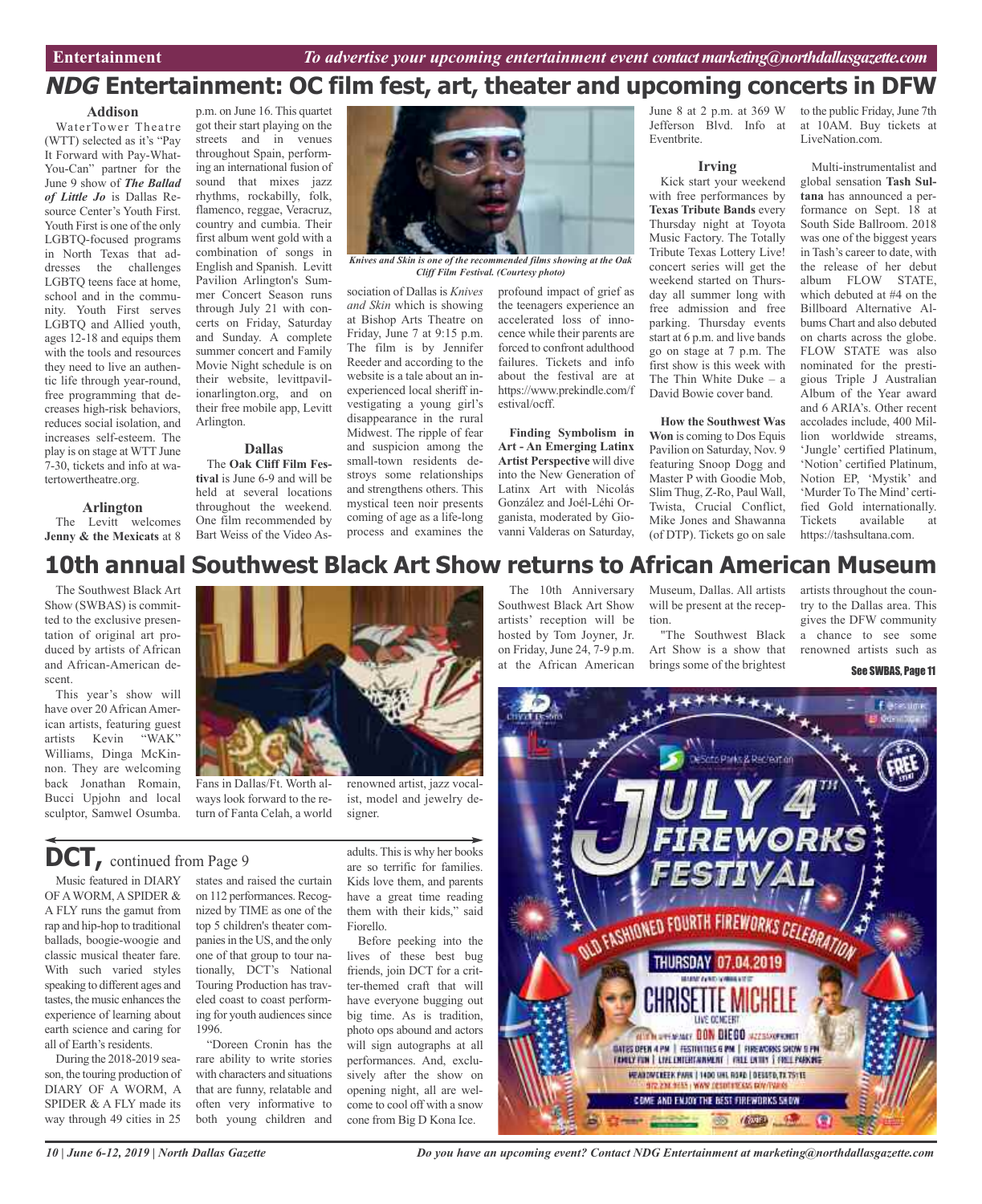## **Marketplace**

# **SWBAS,** continued from Page <sup>10</sup>

Jonathan Romain, Bucci Upjohn as well as have an sional artist for over 40 opportunity to purchase some of their works, said Dr. Harry Robinson, Jr., President/CEO of the African American Museum, Dallas.

"The Southwest Black Art Show" allows us to think about how we can project our community into our art and how we see ourselves, how the world sees us and at the same time it makes a statement about art, and Black America today."

SWBAS debunks some of the divisiveness occurring in the current global consciousness regarding women and people of color.

"I've been a profesyears and I've been in black art shows all over the world. There are a lot of male artists and very few female artists. It's important that we make a change and get more women artists telling their stories" said Frank Frazier, one of SWBAS founders.

The event will also spotlight the achievement of female artists.

"A symposium will feature women artists from a current women's exhibition at the African American Museum titled #Us Too: Phenomenal Women" said Frazier.

# **Qatar Airways Ultramodern A350-1000 Lands at DFW**

NEWYORK – Qatar Airways most technologically advanced passenger aircraft, the A350-1000, is now available on flights to and from Dallas/Fort Worth International Airport (DFW) and Houston's George Bush Intercontinental Airport (IAH), the award-winning airline's second and third U.S. gateways to feature this revolutionary aircraft. The A350-1000, equipped with the airline's luxurious Business Class seat Qsuite, currently operates commercial flights on its New York-Doha route.

Qatar Airways Senior Vice President of the Americas, Eric Odone said: "The A350-1000 has received tremendous acclaim on our



global routes, thus we are excited to be expanding its footprint by bringing this world-class product to more of our U.S. routes. This aircraft launch in Texas is another historic moment in the aviation industry as it is bringing the groundbreaking A350-1000 to the 'Lone Star State' for the first time ever, offering the finest experience available in the skies. We are confident our Texas travelers will enjoy this new flight option for international travel, and we

look forward to bringing the aircraft to more U.S. cities." One of the latest additions to the Airbus family of twinaisle, wide-body jetliners, the A350-1000 offers 327 seats across two cabins – 46 Qsuite Business Class seats and 281 extra-wide 18-inch seats in Economy Class. Similar to the A350-900 – for which Qatar Airways was also the global launch customer – the high-performanceA350-1000 boasts an advanced airframe with extensive use of composite materials.

Coupled with a fuselage innovatively built with carbon-fiber reinforced plastic, the jetliner burns lesser fuel, reducing harmful effects to the environment. On the inside, LED mood lighting mimics a natural sunrise and sunset to help reduce the effects of jet lag. The A350- 1000 is seven meters longer than the A350 XWB and offers 28 per cent more capacity in the Premium class cabin.

The aircraft also features the airline's Qsuite seat, which offers passengers a First Class experience in the Business Class cabin. Qsuite offers the industry's first-ever double bed in Business Class, as well as privacy panels that stow away, allowing passengers in adjoining seats to create their own private space, offering an unmatched, customizable experience for international travel.

# **BBB Warning: Scammers posing as local priests and pastors seeking donations**

Reports from Midland, has the following tips: Waco and Fort Worth have revealed a charity scam on the rise.

Scammers are posing as local priests and pastors in order to text and call local consumers asking for gift cards or wire transfers, allegedly for charitable purposes.

Better Business Bureau

William B Stavig of Sherry A Strut

Pursuant to Chapter 80 of Karisas Statutes Annotated

and

• Ask questions. Ask the caller their name, what church they work for, what charity they're collecting for, and anything else you can think of. Some scammers may hang up, others may give you answers.

• Do your research. Search online to see if the church is actually real, or in

LEGAL NOTICE

IN THE DISTRICT COURT<br>SEDGWICK COUNTY, KANSAS

NOTICE OF BUIT To Kansas Department of Havenue, Juan DoAba, Redit Maryaez, and On Track Car

You are notified that a Petituner has been find in the District Court of SedgwickCounty. by William B or Sherry A Stavic Plaintiff praying that the to property stated in the Petrion be awardad to the Plantiff and you are hereby required to plead to the Petition on or before المسلم السلوك 2014. If you fields plead, judgment will be entered upon the Petiton

 $\frac{L_1/ m l_{\text{form}} \beta \sqrt{L_1} \beta}{L_2}$ Full Notioner

 $158 \pi S$ 

Case Nn 19CV1128

Plaintif

Defendants

Credit DBA JD Syndag and all other concerned parades:

Kansas Department of Revenue.<br>Juan DeAlba, Padro Naryaoz, On Track Car<br>Credit DDA JD Byrider

your area. Also be sure to research the charity they claim to be donating to; you can go to give.org and view charity reports through BBB's Wise Giving Alliance.

• Call the church. If the caller gives you the name of a church in the area, look up their phone number and call to ask if they are actively

collecting for charity. If consumers & parishioners they are not collecting donations, they may want to know that people are using their church's name in a scam so they can warn local

to be on the lookout.

Report it. If a scammer contacts you pretending to be a pastor or priest, call your local sheriff's office and file a report at bbb.org/ScamTracker.

For more on charity scams, visit bbb.org, and check give.org for charities you can trust.



Wickets KS 67203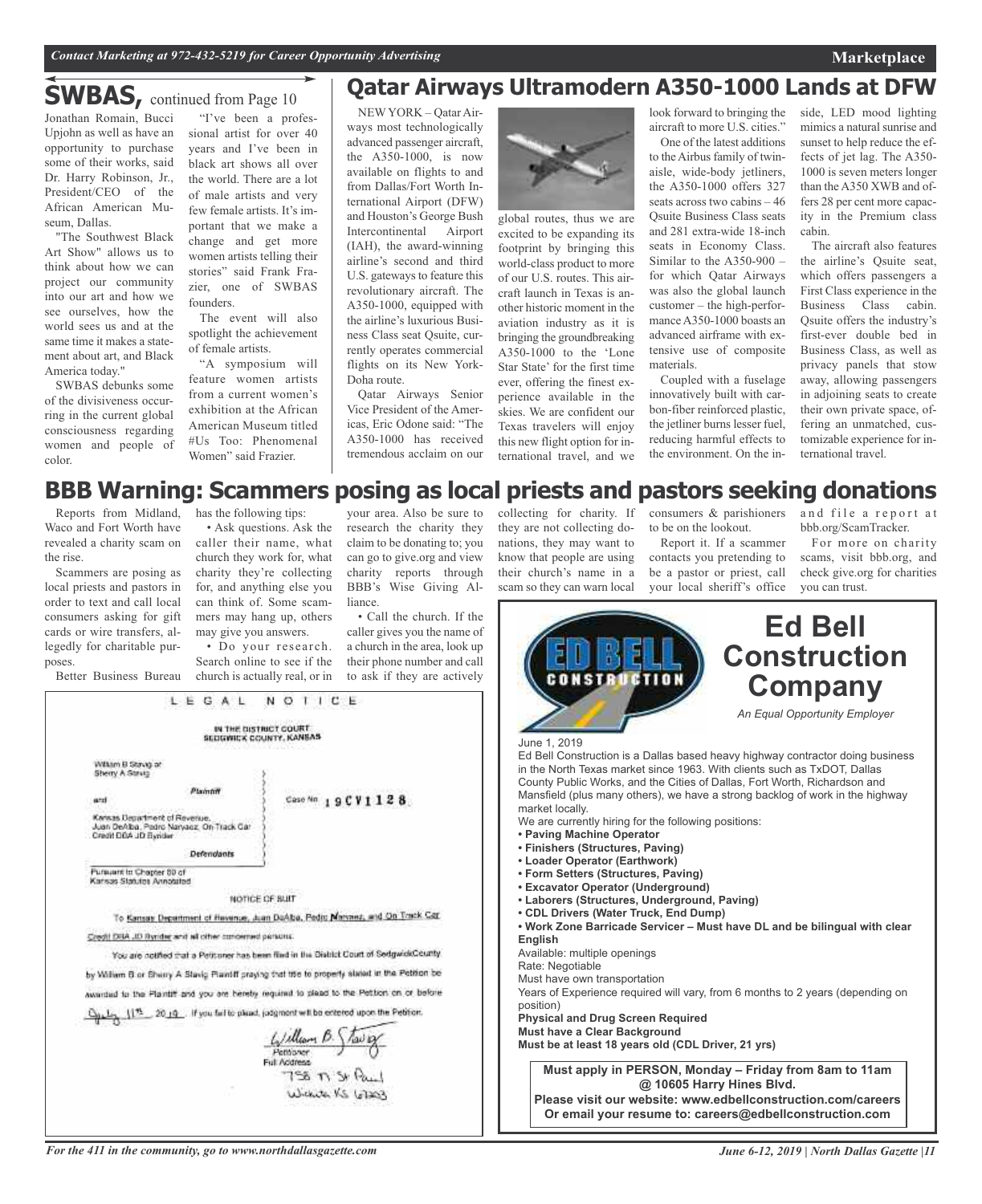

# **June 8, 2019 Runoff Election**

# **Ballot Order**

# Place 15 (Mayor)

1 Eric Johnson

2 Scott Griggs

# Place 4

- 1 Carolyn King Arnold
- 2 Dawn M. Blair

# Place 9

1 Paula Blackmon

2 Erin Moore

# Place 7

1 Adam Bazaldua

2 Tiffinni A. Young

# Place 14

1 David Blewett

2 Philip T. Kingston

# **Early Voting Schedule** May 28 - 31 8 AM - 5 PM (Tuesday - Friday) June 1 8 AM - 5 PM

(Saturday) June 2 1 PM - 6 PM

(Sunday)

June 3 - 4 7 AM - 7 PM

(Monday & Tuesday)

**Election Day Voting Schedule** June 8, 2019 7 AM - 7 PM

(Saturday)

**Early Voting & Election Day Voting Locations** 

**City Secretary's Office** 214-670-3738

http://www.ci.dallas.tx.us/cso/electUpcoming.html

214-819-6300 **Dallas County Elections** 

http://www.dallascountyvotes.org/

City Secretary's Office

Printed: 5/6/2019 - 1:03 PM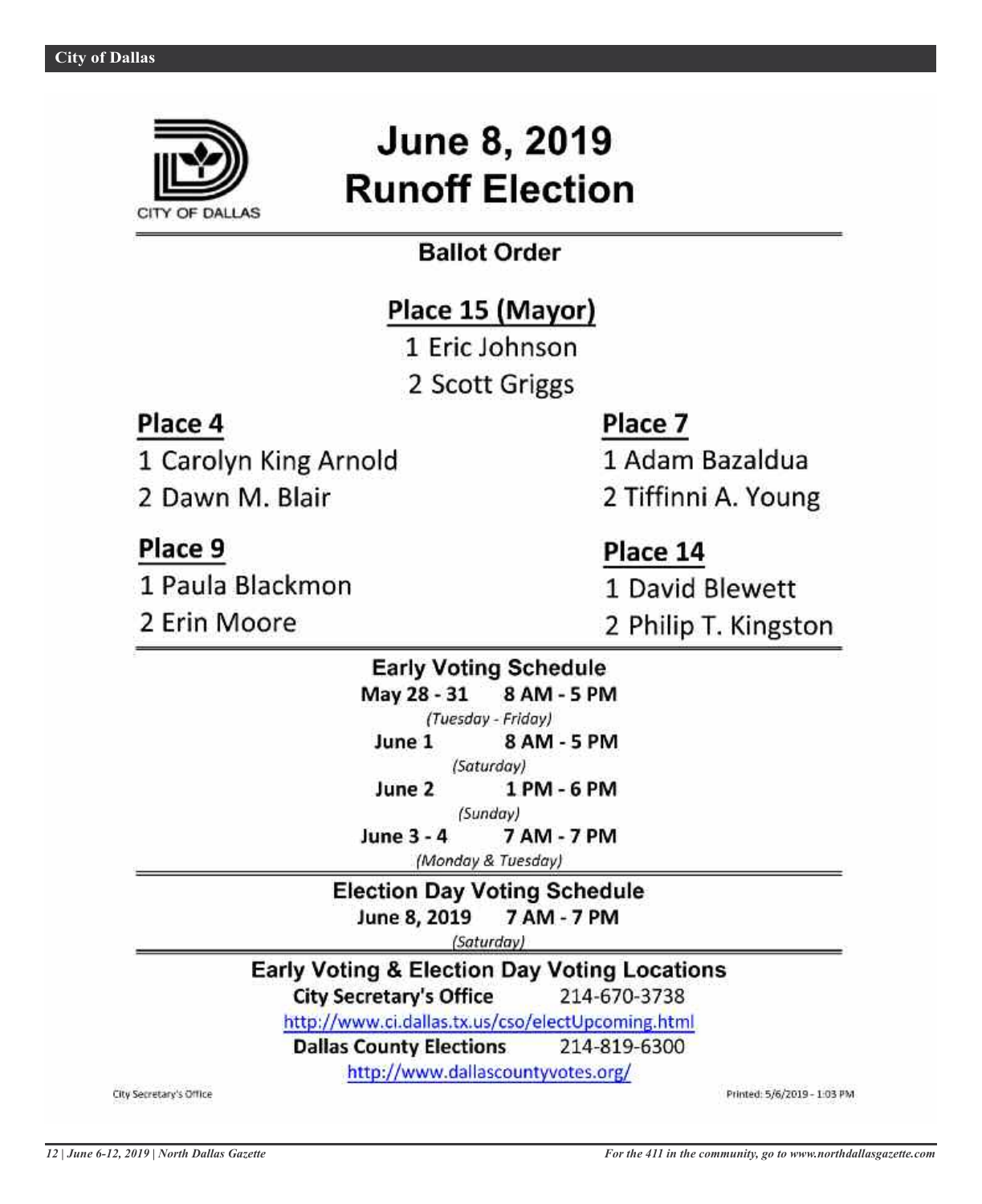# **Upcoming DFW area job fairs**

## **Now until July 3 Raising Canes is hiring**

With its first Granbury restaurant rapidly nearing completion, the popular Louisiana-based brand is seeking 65 candidates for multiple positions at the restaurant, which will be located at 1041 E. U.S. Hwy. 377.

Interviews will be scheduled through July 3 at the Best Western Granbury Inn & Suites located at 1517 Plaza Drive N. Interested crewmember candidates are encouraged to apply online at RaisingCanesJobs.com (search for Granbury) or stop by the hiring center Monday through Friday between 9 a.m. and 6 p.m. or Saturday between 10 a.m. and 6 p.m.

### **Ongoing Census Bureau**

The Census Bureau conducts continuous surveys to supply the nation with important statistics on people, places and our economy. Local field workers know their communities best, and are instrumental in conducting surveys with residents on a variety of topics. Visit census.gov to apply.

**Every Monday thru July 22**

# **Pegasus fairs**

Pegasus Personnel has so many jobs available they are holding a job fair every Monday from 9 a.m. to 2 p.m. Applicants are invited to visit their office or call 972-252-8808 for more info. Their office is located at 4441 West Airport Freeway Suite 225, Irving, Texas 75062.

### **June 10 Diversity Job Fair**

Frisco, Prosper and McKinney ISD are hosting a job fair together on Monday, June 10 from 6 p.m. to 8 p.m at

Collin College, Preston Ridge Campus, Conference Center 9700 Wade Blvd, Frisco, Texas 75035



## **June 10 USPS Material Handler Hiring Event**

The USPS Material Handler Hiring Event will be held on June 10, from 9 a.m. to 3 p.m. at 920 Minters Chapel Rd, in Grapevine. USPS Material Handler is a part-time position, pay rate is start at \$12.80 and after training (1 week) \$17.07. For thisjob you must • Load and unload postal bulk mail carts and containers.

• Verify and scan mail and freight, as applicable.

• Ability to lift 70 lbs. No exceptions.

• Safe handling and transfer of mail and freight, as applicable.

• High School Diploma or GED preferred.

• Must be 18 years old.

To learn more visit Eventbrite.com

> **June 12 Arlington ISD career event**

Arlington ISD is hiring. Applicants are invited to the

# **Paid Internship opportunity for writers, college students in the Dallas Area**

The *North Dallas Gazette* has an internship

position available. The goal is to provide students and aspiring writers an opportunity to gain published clips, experience and professional feedback. The position is for up



learn more about open positions and network with

• Bus Drivers and Atten-

AISD staff.

dants

to 20 hours a week at \$8.00 per hour. Applicants must have reliable transportation.

**Send resume and writing samples to: businessoffice@northdallasgazette.com**

# NDG seeks Intern Video Producer

The North Dallas Gazette is a community-driven newspaper with a digital presence socking a new form and to assist with the growth of out modia company through quality video production.

The Producer will be responsible for recording, editing and preparing final draft of our video content in our<br>in-house stadio. The producer will record and broadciat sta Facefieck weekly shows. Afterwards using Final Pro Cor and other related tools, the horage will he finalized and uploaded to our YouTube channel.

The radii cardidate will have the following skills;

· Experience using video and malio production and post production techniques and software for live streaming and find YouTube videos.

- · Experience using digital content settware
- Basic graphic design expensive Unite content hased upon agreed criteria
- · Understand how to use various social media platfinges for live video events.
- · Good time and project management shills · Attention to detail as it relates to spelling and
- · Provide regular states updates to stakeholders and

minagement

The work will be completed at our studio located at Regal Row & Stemmons with a<br>schedule of up to 15 hours a week. Pay rate is \$12-15 per hoor.

Resumes must be sent to ngarcia@northdallasgazette.com to be considered.



*For the 411 in the community, go to www.northdallasgazette.com*

Dan Dipert Career and Technical Center on Wednesday, June 12, from 5 to 7 p.m. to • Custodial • Counselors • Electricians

- Plumbers
- Security
- Teachers and Classroom
- Assistants
- And more

Visit website for more information on the job fair and the jobs available. www.aisd.net/district/dep a rtme n ts/ h uma n -r e sources/job-fairs/

This event is FREE to attend. Register in advance.



• Competitive wages<br>• Array of benefits<br>• Education incentive pay<br>• ...and more

REGISTER ONLINE TO TAKE THE CITY OF IRVING'S NEXT CIVIL SERVICE ENTRANCE EXAM

## *www.cityofirving.org*

*The City of Irving does not discriminate on the basis of race, sex, religion, age or disability in employment or the provision of services.*

# **TISEO PAVING COMPANY**

419 E. Hwy. 80, Mesquite, TX 75150 Tel: (972) 289-0723 Fax (972) 216-5637 www.tiseopaving.com

Performing Concrete Street Paving in the Metroplex Area We Accept Subcontracting Bids For All Public Works Projects in the Dallas Area. We Are Accepting Applications for Concrete Mixer Drivers and Heavy Equipment Mechanics

**Equal Opportunity Employer** 

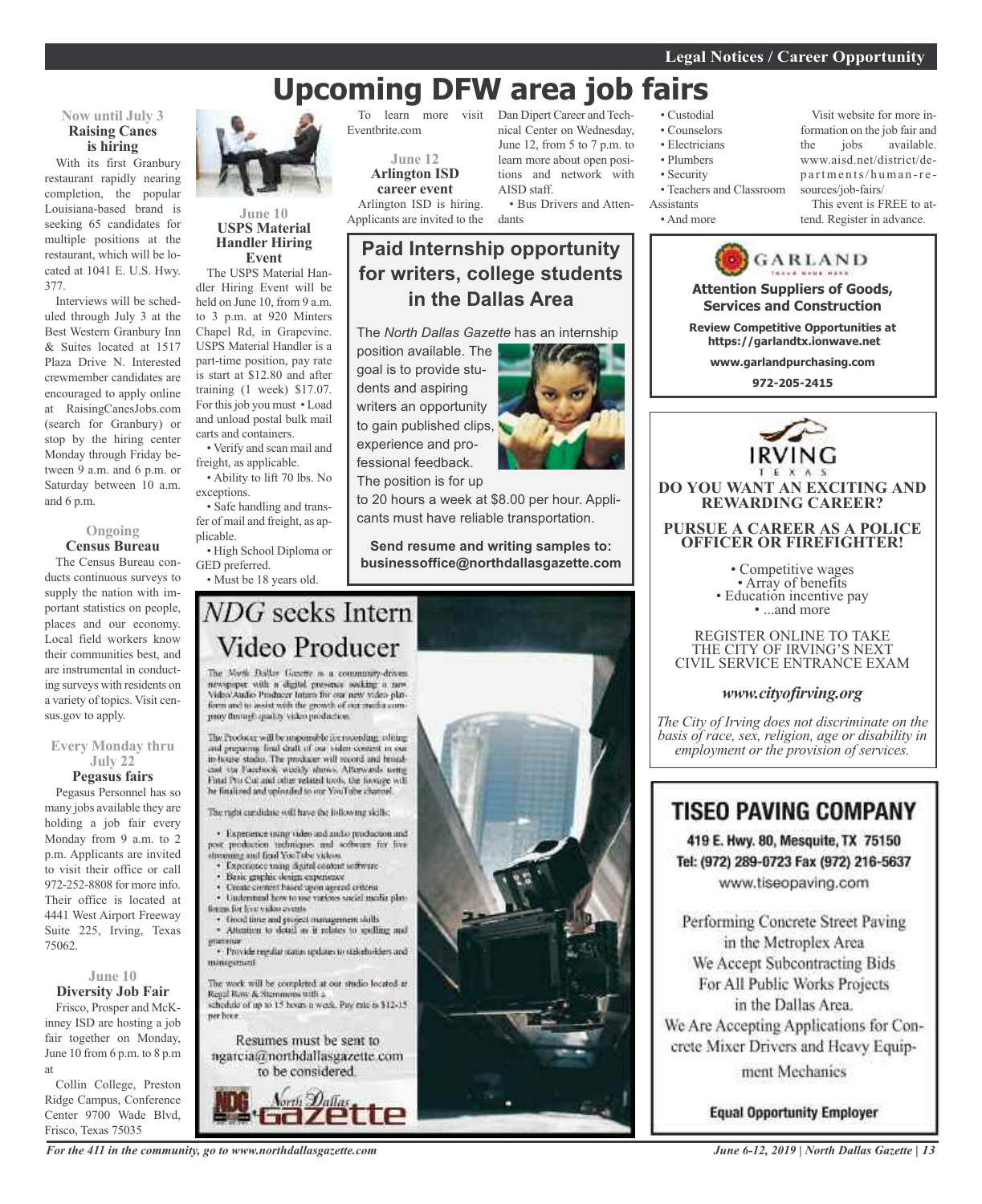## **Church Happenings**

## **BETHEL BIBLE FELLOWSHIP, CARROLLTON (A NEW PLACE TO BELONG)**

*NOTICE: New You, Pastor Woodson serves the community by providing "Professional Therapy and Counseling Services" on a "Sliding Fee" scale. To schedule an appointment call the Pastoral Counseling Center at 972-526-4525 or email the church at www. b e t h e l b i b l e f e lloswhip.org*

### **June 9, 9:45 am**

Please join us in our quiet time, "Prayer and Meditation" followed by Morning Worship. You will be blessed and inspired as we celebrate service to God, our community and all mankind.

## **June 12, 7 pm**

You are invited to join us for Wednesday's Prayer and Bible Study Class with Senior Pastor Woodson, Pastor Larry Gardner, Pastor Bernadette and others as we study a new book by Dr. Henry Cloud, Never Go Back, to things that didn't work the first time, with

*Church*

*Happenings*

*is a weekly cal-*

*endar of reli-*

*gious services*

*produced by the*

*North Dallas*

*Gazette.*

*To make*

*additions or*

*corrections to*

*the calendar,*

*contact:*

*religion@ north-*

*dallasgazette.com*

supporting chapters and verses. Spiritual maturity is God's desire for you; it's Time to Grow in the Word of God.

Dr. Terrance Woodson, Senior Pastor 1944 E. Hebron Parkway Carrollton, TX 75007 972-492-4300 www.bethelbiblefellowship.org  $\mathcal{L}_\text{max}$  and  $\mathcal{L}_\text{max}$  and  $\mathcal{L}_\text{max}$ 

**FELLOWSHIP CHRISTIAN CENTER CHURCH IN ALLEN "THE SHIP" We are Saving You a Seat!**

# **June 9, 9:45 am**

You are invited to join us in our Sunday Morning Services as we praise and worship God in the Joycie Turner Fellowship Hall, followed by our Worship Services; and bring someone with you, you will be blessed. It's for God's glory and honor.

### **June 12**

Join us in our Wednesday's 12 Noon-Day Live, Prayer and Bible Study class and/or our Wednesday

Night Live, Prayer and Bible Study at 7 p.m. to learn more about God's Word. Be encouraged by God's plan for your maturity and His glory; and most of all; be prepared to grow.

Dr. W. L. Stafford, Sr., Ed. D. Senior Pastor 2450 K Avenue #300 Plano, TX 75074 972-379-3287 www.theship3c.org www.visitF3c.org  $\overline{\phantom{a}}$  , and the set of the set of the set of the set of the set of the set of the set of the set of the set of the set of the set of the set of the set of the set of the set of the set of the set of the set of the s

## **INSPIRING BODY OF CHRIST CHURCH, Let's Go Fishing! MATTHEW 4:19**

**June 7, 8 p.m.** All men are invited to Men's Ministry meeting each Friday night at 8 pm, (IBOC promotes proactive male leadership.)



# **Cemetary Space Broker will make you offer on your cemetery plot**



• Inherited plot and can't sell it? • Bought plot years ago and your plans have changed? • Singles space or Side by Side spaces is okay. We will make you a "cash offer" on your cemetery plot today! If you get voice mail-leave message phone number and information on cemetery space. We will get back to you

> **Call Us Today!!!!!!!! 972.432.5219**

ing, Authentic, Life-Changing)

### **June 9, 10 a.m.**

**June 9, 10 a.m.** Please join us for our Morning Service; and don't forget to invite family and friends to join us as we celebrate our Lord and Savior,

**June 10, 7 p.m.** You are invited to Monday School to see what God has to say to us in His Holy

7701 S Westmoreland Road

**MT. OLIVE CHURCH OF PLANO (MOCOP) Making God's Word R.E.A.L. to His People.**

Our mission at MOCOP is to make the Word of God

Jesus Christ.

Word.

Pastor Rickie Rush

Dallas, TX 75237 972-372-4262 www.Ibocchurch.org  $\mathcal{L}$  , and the set of the set of the set of the set of the set of the set of the set of the set of the set of the set of the set of the set of the set of the set of the set of the set of the set of the set of the set Join us for Morning Worship Service as we praise and worship God for His Honor and His glory. Don't forget to comeback at 7 p.m. for our Brazilian Church.

### **June 12, 7 pm**

You're invited to our Wednesday's Bible Study class; you will learn what God has to say to us. Come to be encouraged by God's plan for your spiritual growth and His glory.

Dr. Sam Fenceroy, PhD Senior Pastor and Pastor Gloria Fenceroy 300 Chisholm Place Plano, TX 75075 972-633-5511 www.mocop.org

**SHILOH MBC IN PLANO (WHERE COMMUNITY BECOMES FAMILY)**

#### **June 9, 8 and 11 am**

You are invited to our Worship Services as we honor God for His goodness and faithfulness.

## **June 12, 7 pm**

You're invited to our Wednesday's Bible Study class; you will learn what God has to say to us. Come and be encouraged by God's plan for your spiritual growth and His glory.

Dr. Isaiah Joshua, Jr. Senior Pastor 920 E. 14th Street Plano, TX 75074 972-423-6695 www.smbcplano.org

NDG now has a "Special Advertising Package" for churches and non-profit organizations that need to let the community know about your Special Event.

## Opportunity You Can Measure...

# **Church Events**

- Church Anniversary
- Pastor's Anniversary
- Women's Day
- Men's Day

# **Non-Profit Org. Events**

• Fundraisers

- (Concerts)
- Special Events
- (Personal or Community)

# Special Rate \$199

(Black & White, per insertion) Ad size - 4.905"x 6"(Quarter Page, B&W) (NOTE: Color Ad \$75 extra per inserion) Production disclaimer - NDG ad meake-ready is not included in promotion. Layout/production of "copy ready"ad will be a nominal extra cost. E-mail ad copy to: Marketing@NorthDallasGazette.com or call our Marketing Department today! 972-432-5219

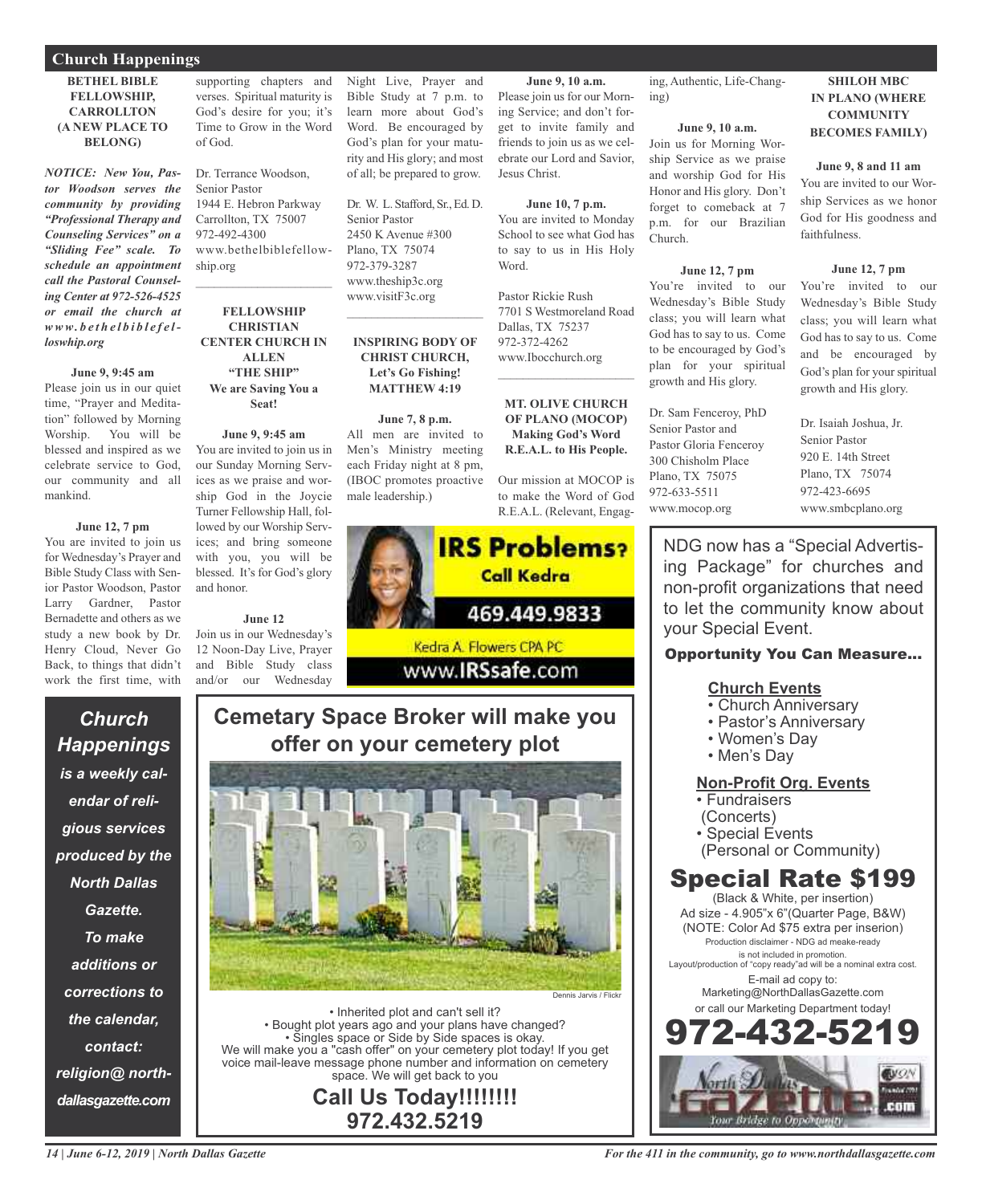# **Responses to adversity**



*Send email to: businessoffice@ northdallasgazette.com to sign up for Sister Tarpley's weekly electronic newsletter.*

*"Although the fig tree shall not blossom, neither shall fruit be in the vines; the labour of the olive shall fail, and the fields shall yield no meat; the flock shall be cut off from the fold, and there shall be no herd in the stalls: Yet I will rejoice in the LORD, I will joy in the God of my salvation."* **Habakkuk 3:17-18.**

When we experience adversity, we generally respond in one of three ways: (1) we become angry; (2)

it will become to shape the future of the Black Press,"

**NNPA,** continued from Page <sup>6</sup>

Brenda H. Andrews, Publisher of the New Journal and Guide (NJG) in Nor-

said Barnes.

we try to gut it out; or (3) we accept it with joy.

**Anger** - When adversity comes our way, we say, "Why me, Lord?" We become bitter and resentful and blame God and others for our problems. We view ourselves as victims and demand that God answer our accusing questions: "Why don't You love me, Lord? We feel entitled to life, health, wealth, and happiness.

**Gutting It Out** - Another way we respond to adversity is by adopting a stoic attitude, repressing our emotions. We lie to ourselves and say, "I'm gutting it out. I'm demonstrating endurance." In reality, we are merely isolating ourselves with a shell of false

award-winning Black Press documentary, "Soldiers

Without Swords."

#### bravado.

We don't meditate on God's love, we don't pray, we don't believe God really has anything good planned for us. We simply tell our-

selves, "This will soon be over. I'm a survivor." We never receive what God has planned for us if we stay here.

**Acceptance with Joy** -



*Sister Tarpley, getting on the Tour Bus with the Class of 1949 from Booker T. Washington High School as they celebrate their 70th Class Reunion (Sister Tarpley was a 1959 graduate) to see Black Dallas' hot spots*

insight into the next generation."

Jervay added: "The internship was only for one summer but our connection is for a lifetime."

Since the inception of the DTU program, NNPA members have "poured knowledge into the students and have seen their skill sets become more sharpened," said Atlanta Voice Publisher Janis Ware.

"During the first year of the program, a couple of the Fellows were able to attend a rally for then-Presidential candidate Donald Trump. Last summer, the Fellows had an opportunity to interview Georgia Gubernatorial candidate Stacey Abrams, who made history as the first African-American woman to qualify for the candidacy for the Democratic Party," Ware said.

"Year after year, the program exceeds my expectation because of the caliber of the Fellows who have been admitted into the program as well as the amount of support General Motors gives to ensure that the program continues to evolve," she said.

The students in the program have not only displayed an eagerness to learn, but also a willingness to be challenged while continuing

701 S. Westministration

**Luther TX TERRY** 

отлоту наменово

mand/oct/it/helph

Nearly Argeles Cathy Callant<br>Monder School Tymes Mars (Callandage) radiat sys

North Dallas Gazette takes a moment to reflect on the past with **Historical Perspectives from Sister Tarpley** Hear what it was like growing up in <sup>a</sup> very different Dallas when Booker T. Washington was <sup>a</sup> black school. Sister Tarpley graduated frm there and went on to college and later became<br>a city councilmember in Carrollton. a conogo a<br>nember in Carro **Look for NDGTV at NorthDallasGazette.com** Inspiring Body Christ 200X Pastar Rickle G. Bush

This is the response God seeks from us. When adversity comes, we rest in His love and trust that He knows best. We realize that nothing can happen to us without His permission.

If there is pain in our lives, we know it's because God deems it necessary for our growth or wishes to use our pain to minister to others.

God revealed to the prophet Habakkuk that Israel was soon to be invaded by the Babylonians. Habakkuk knew that Israel was about to suffer intense adversity as part of God's loving discipline of His people. Habakkuk faced the looming national tragedy with an attitude of acceptance with joy.

to rise to the occasion regardless of how difficult the assignment might seem, Ware said.

"We are thrilled to follow their careers, as many of the

If Habakkuk could be joyful in the face of a national calamity, then we can rejoice in the Lord no matter what comes our way.

Know that God is great and most worthy of every praise. He is a mighty fortress. Clap your hands and sing praises of joy before Him. He is an awesome God on high. Know that God reigns over the nations and you. God is seated on His holy throne. And, from that throne He speaks words of vengeance or words of protection, and it is done.

May God be exalted! Seek His protect for His people and ask for His help for us to be united for precious name of Jesus.

interns still maintain an active relationship with [the Atlanta Voice]. We are certain the future of this industry is in good hands," she said.



and 5th Sunday at 10:45 a.m. AWANA: Wednesday at 6:30 p.m. Contact Information: 972-423-6695 www.smbcplano.org

folk, Virginia, hosted three HBCU students for four weeks as part of 2018's DTU program. In addition to assignments from NJG's publisher and editor, Fellows were given the opportunity to develop their own story ideas with accompanying photos and videos on a range of topics. "I believe it's important for young people and millennials to learn there is great value and purpose in and the archival stories they had read about in the NJG," Andrews said. ing," she said. nomenal.

writing for and/or using social media and new technologies in the Black Press," Andrews said. "To that end, one of my

goals was to expose them to the rich history of the Black Press. Consequently, some of our time together was spent discussing the New Journal and Guide's history since 1900 and the Black Press in general since 1827," she said.

During one session, Andrews said the students spent an afternoon offsite watching and discussing the

## "It was especially heartwarming to hear the DTU team connect the similarity of today's stories of police shootings of black males

"Overall, it was a great intergenerational learning experience that merits repeat-

Adria Jervay, publisher of North Carolina-based publication, The Carolinian, called the experience phe-

"The interns were bright, eager to learn and driven," Jervay said, noting that one of her Fellows went on to work for the Obama Foundation and each remain active with the newspaper through occasional article submissions.

"Our relationship with the DTU Fellows was mutually beneficial," she said. "They got to meet local and national celebrities, learn about writing for a newspaper as well as [many of] the aspects of running a business, while we got an upgrade on social media and

*For the 411 in the community, go to www.northdallasgazette.com*